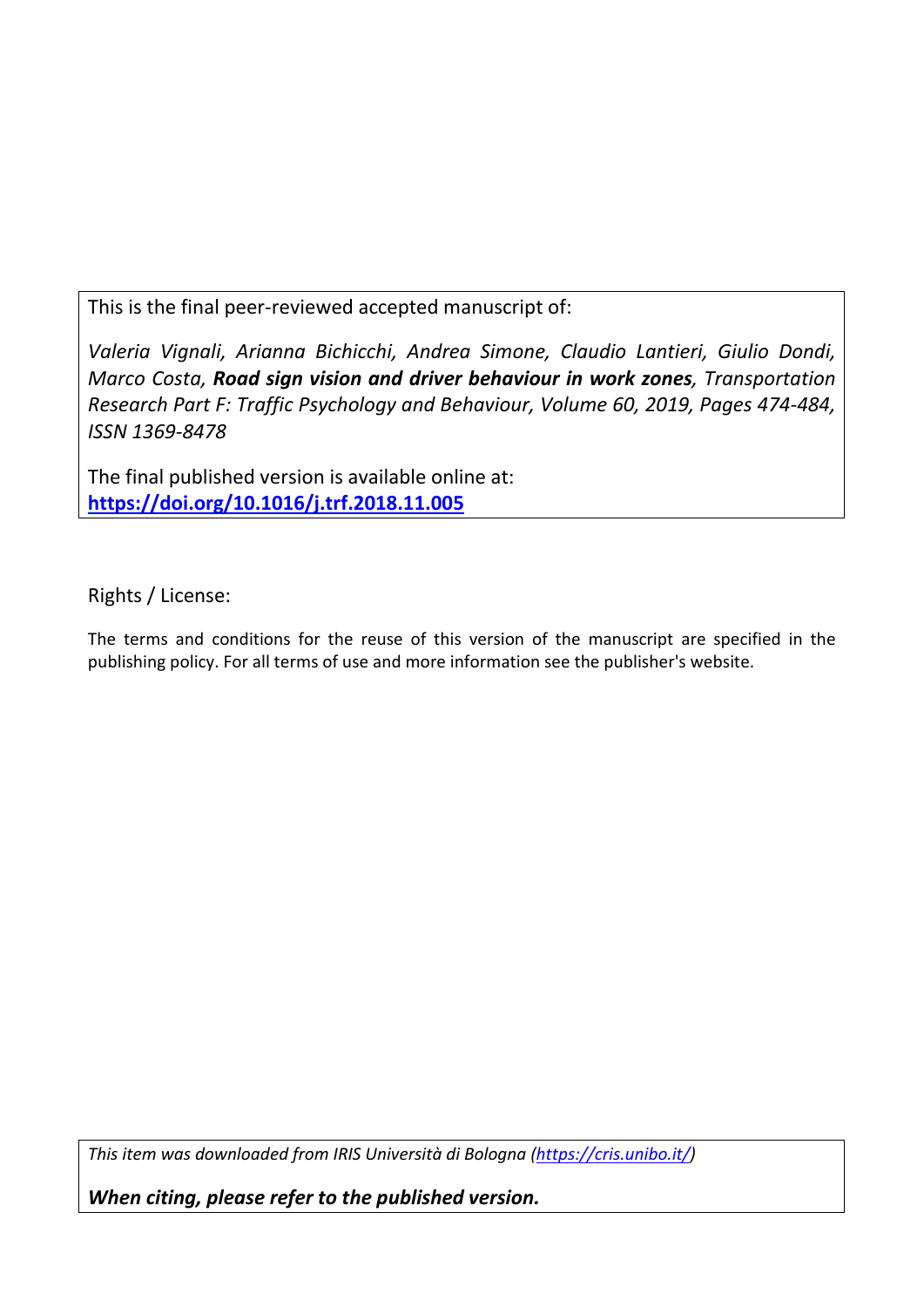# **ROAD SIGN VISION AND DRIVER BEHAVIOR IN WORK ZONES**

### **AUTHORS**

Valeria Vignali<sup>1</sup>, Arianna Bichicchi<sup>1</sup>, Andrea Simone<sup>1</sup>, Claudio Lantieri<sup>1</sup>, Giulio Dondi<sup>1</sup>, Marco Costa<sup>2</sup> 1 Department of Civil, Chemical, Environmental and Material Engineering, University of Bologna, Italy

<sup>2</sup> Department of Psychology, University of Bologna, Italy

### **ABSTRACT**

The effectiveness of roadwork signs on drivers' safety is a poorly investigated topic. The present study examined visual fixations of 29 participants to work zone signs, while driving 27 km along rural roads. The drivers' visual fixations on the work zones signs were recorded with an eye tracking device, synchronized to a GPS recorder that collected kinematic data. The routes crossed 23 roadwork zones, including a total of 69 vertical work zone signs. Visual behaviour to roadwork signs were compared to visual behaviour to permanent vertical signs. The results revealed that drivers glanced at both temporary and permanent signs along the roadwork areas with a similar 40% frequency. In addition, they glanced at single roadwork signs more often and for longer than at multiple-roadwork signs. The main findings of this paper lead to conclude that driver behaviour, investigated by comparing instant speed and visual fixations, is frequently unsafe.

#### **KEYWORDS**

1 Roadwork signs, Roadwork zones, Vertical road signs, Driver perception, Eye tracker, Speed, 2 Fixations.

- 
- 3

#### 4 **1. INTRODUCTION**

5 *1.1 Safety in roadwork zones*

 Roadwork zones are unsafe locations, as they disrupt the drivers' expectations about the road geometry, meaning that they have to make sudden adjustments to their driving speed. Recent research seems to agree that the presence of work zones is likely to increase the crash rate (Yang, Ozturk, Ozbay, & Xie, 2015).

- 10 Because of ageing roads, maintenance work is becoming ever more common, so that it is
- 11 possible to affirm that accidents at roadwork sites are likely to increase and, for this reason,
- 12 countermeasures should be taken to prevent them.
- 13 The overall knowledge about work zone safety was mainly referred to main roadways (such
- 14 as highways and motorways) and major worksites (those that in general relate to standardizing
- 15 road layouts). There is little research that addressed safety issues in roadworks in rural roads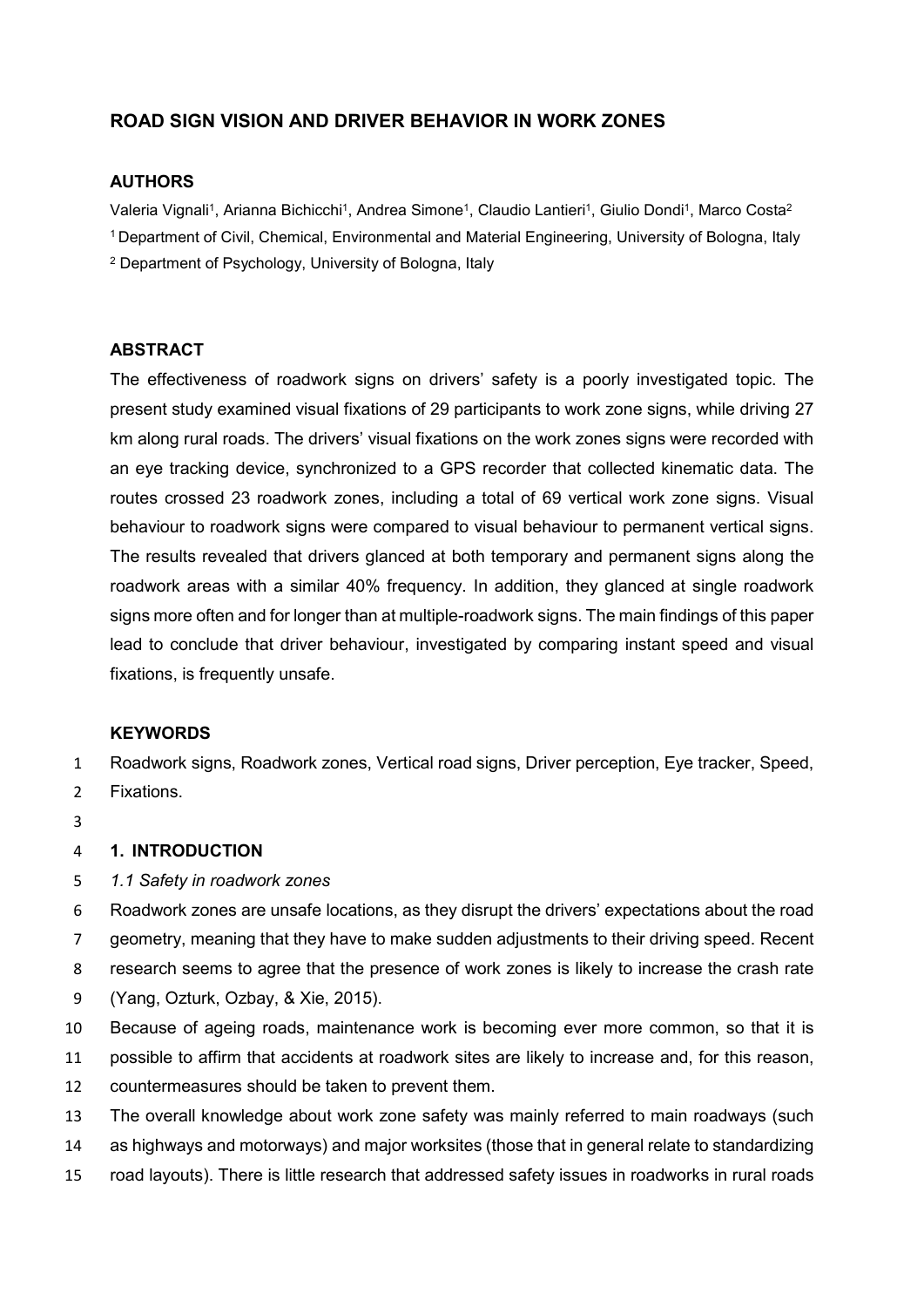that are simpler, smaller in size and generally short-termed. Despite that, even rural road crashes may have a considerable social and economic cost.

 An extensive literature who analyses work zone collisions mostly rely on simple approaches, such as investigating crashes frequency, external factors, characteristics of the work zones and the type of crash. Observational studies that compared crash rate before and during roadworks have been carried out to test the safety level at specific roadway maintenance sites, by assessing the increase in crash frequency caused by roadworks. Khattak, Khattak, & Council (2002) examined the combined effect of increasing length and duration of freeway worksites in California, finding that there was a significant increase in crash rate compared to the baseline. According to the USA Transportation Research Board (TRB), the occurrence of rear-end and fixed-object collisions increases in correspondence with work zones (Campbell et al., 2012). Similarly, recent data on Italian roads indicate that, between 2007 and 2012, there were 762 collisions in roadwork zones (with 21 fatalities and 1,252 injuries). Rear-end collisions were the most frequent, followed by single-vehicle accidents and lateral crashes caused by the driver changing lane (La Torre, Domenichini, & Nocentini, 2017). Besides crash frequency, crash severity in roadwork areas was also investigated. A recent study revealed that advanced-warning, activity and termination areas of a work zone were all associated with higher injury severity crashes (Osman, Paleti, & Mishra, 2018).

 Other investigations have similarly developed methodologies to predict crash frequency (Crash Prediction Model), adapting the general equations of the Crash Modification Factor (CMF) to roadworks. CMF is a multiplicative factor that computes the expected number and severity of crashes after implementing a given countermeasure at a specific site (AASHTO - American Association of State Highway and Transportation, 2010). Different methodologies and CMF formulations were developed to estimate the expected number of crashes through the use of prediction model weight (Gross, Persaud, & Lyon, 2010). Crash severity relating to work-in- progress zones is connected to different factors, as the vehicle speed or the involvement of road workers. On this latter point, Kröyer, Jonsson, & Várhelyi (2014) found that at increasing speed there is a significant increase in fatal collisions involging pedestrians. More precisely, they found that the risk of fatality in collisions between a car and a pedestrian is 4 to 5 times 45 higher at 50 km/h than at 30 km/h. Therefore, forewarn drivers about the presence of working areas represent the simpler practice to induce a speed reduction.

 However, speed limits are frequently ignored on road sections with hazardous conditions, such as when there is work-in-progress. Bella (2009), for example, simulated a crossover work zone, with the outcome that mean speed was below the limit only when drivers faced physical constraints. It seems that drivers make adjustments to their driving speed in reaction to contextual changes in the road, rather than simply in compliance with the road sign content. This means that drivers are more likely to comply with speed limits if they see that they match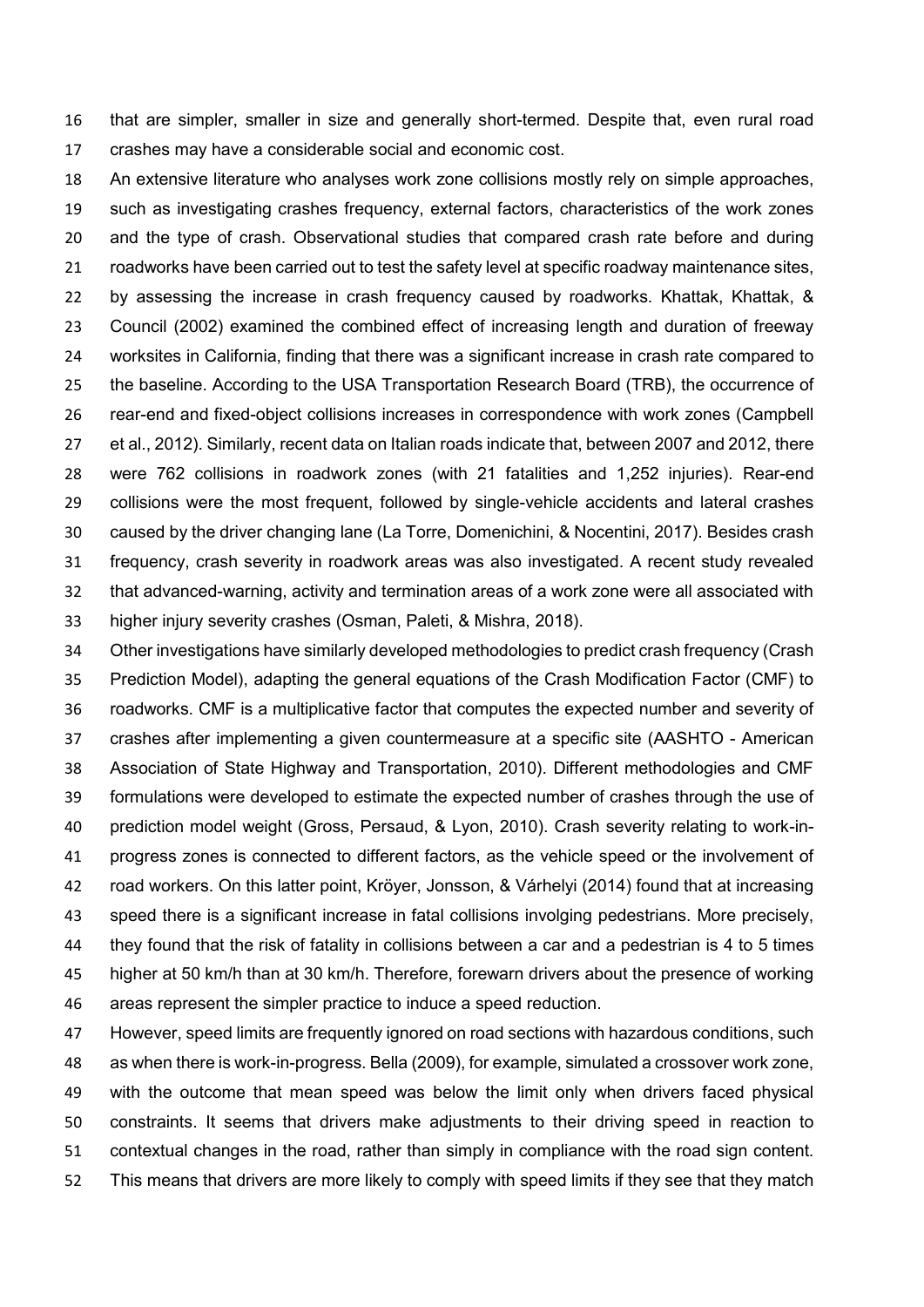a concomitant danger, as workers or police on the road (Blackman, Debnath, & Haworth, 2014a). The drivers' average speed decreased only if they perceive the necessity to do so (Finley, Jenkins, & McAvoy, 2015). A similar study also examined the drivers' subjective evaluation about whether work zone features had any influence over their choice of speed. The feature that was evaluated as most effective was workers activity, police presence and speed feedback displays (Blackman, Debnath, & Haworth, 2014b).

 A main factor in determining whether a crash will occur is linked to whether a work zone is easily visible and recognized. Temporary road signs are the most common tools to achieve both work zone conspicuity and legibility (Bella, 2009), because they inform drivers about the oncoming road conditions beforehand. The effectiveness of signage is related to the "priming effect", the ergonomic paradigm consisting in the anticipation of some information (stimulus) that would influence the response to a subsequent stimulus. In this field, the presence of warning signs informs the driver about the upcoming worksites and get him ready to take the appropriate action before reaching the hazard. Several studies have proved that being warned beforehand about something enables people to react more quickly, inducing a more correct driving behaviour (Charlton, 2006; Crundall & Underwood, 2001). The capacity to respond to the sign is however influenced by the experience of the context and by the overall driving expertise.

 Some studies support the theory that even unconsciously perceived signs (i.e., that drivers do not recall later) are effective in terms of reducing speed, as they implicitly warn drivers about hazards, inducing them to exert proper control over their vehicles (Fisher, 1992; Summala & Hietamaki, 1984).

#### *1.2 Readability of roadwork signs*

 Both temporary and permanent signage cover an important role in the passive protection of vehicles, passengers, workers and site equipment, since they are used to signal work zones.

According to this, it is fundamental to consider their capacity to be easily readable.

 Firstly, several studies supports the importance of visual graphics in signage equipment (Costa et al., 2014; Ullman, Trout, & Dudek, 2009; Ullman & Brewer, 2014) and, moreover, the European Union has set up standards for vertical road signs, including graphics such as shape, background colour, border colour, size and symbols (Vienna Convention on Road Signs and

- Signals, 1968).
- Literature offers several studies investigating the role of sign visibility and legibility in relation
- to the sight distance (Costa et al., 2014; Discetti & Lamberti, 2011; Zwahlen, 1995), but none
- of them evaluated specifically temporary signage.
- Regarding sign design (graphic content, positioning and orientation) Lewis (1989) made a
- great effort in highlighting the importance of a standardization in work zone signs positioning,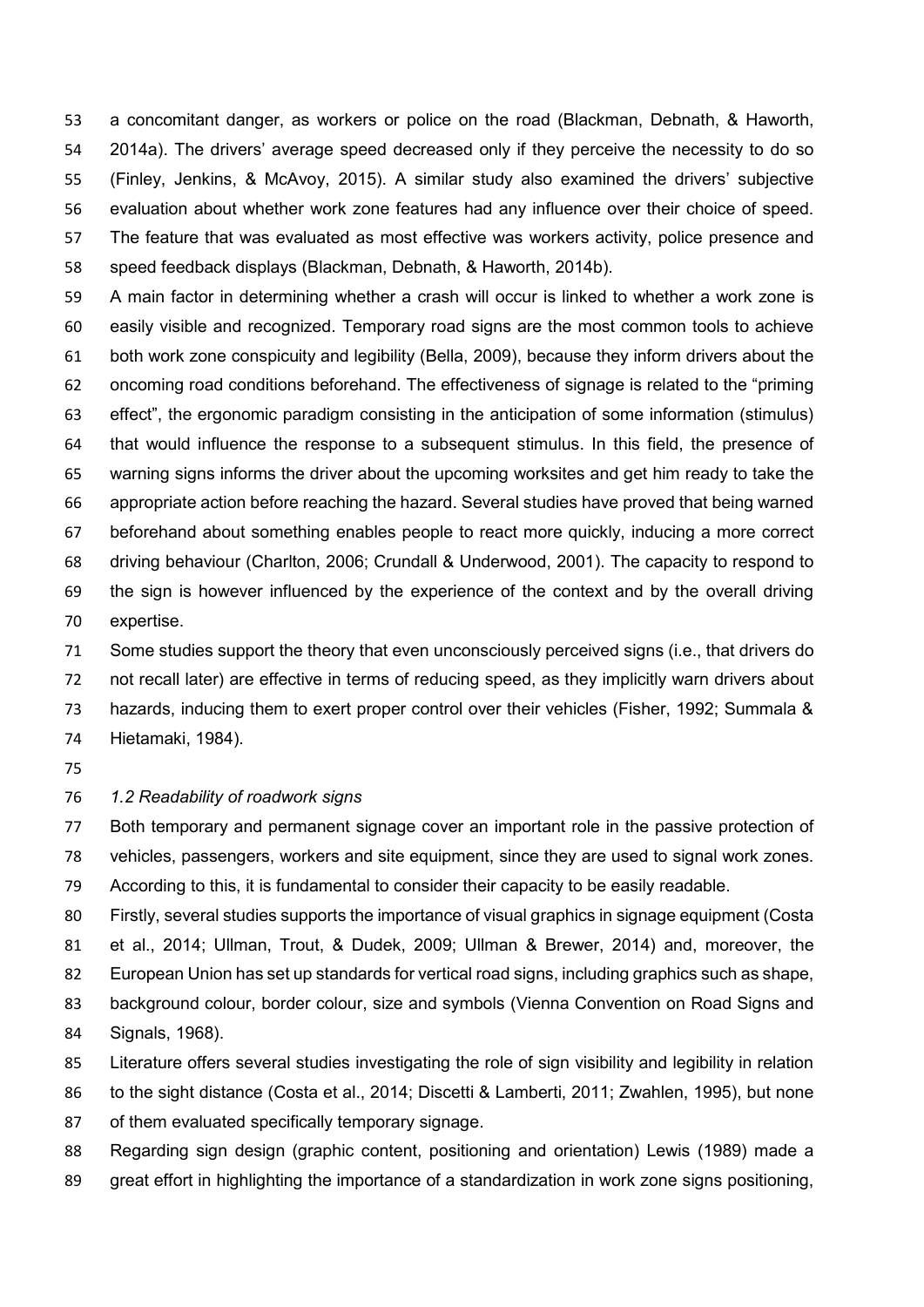also in terms of terminology and definitions. A correct positioning, in fact, means that the road can be more easily monitored, which in turn can avoid the problem of not being warned about the potential negative side-effects of the roadworks, which can include traffic jams, which are a major factor in the increased risk of crashes (Beijer, Smiley, & Eizenman, 2004). In addition, a recent study regarding sign positioning, confirmed that it plays a key role as it affected the drivers' perception–response time and speed (Discetti & Lamberti, 2011). A correct positioning practice, also, suggests to avoid sign overcrowding, as 'visual pollution' from roadside information (intended as billboards, warnings and installations) can distract drivers (Edquist, Horberry, Hosking, & Johnston, 2011) or let drivers to lose important information (Liu, 2005). Besides, the content of roadwork signs is supposedly to be crucial for the comprehension of drivers' reaction. Several ergonomics studies, in fact, confirm that sign effectiveness does not depend solely on the readability, invoking thus the credibility principle. A study measuring

 vehicle speed in the presence of different signs found that drivers lift their foot from the accelerator more often and more pointedly when they saw signs they considered to be significant (Summala & Hietamaki, 1984).

#### *1.3 Roadwork activity*

 A relevant factor for the investigation of drivers' behaviour at work zones is the conspicuity of roadworks, by which we mean the visibility of site operations, workers and active vehicles. Visible site activity, in fact, seems to be an essential requirement on speed modulation. According to the results of a recent study (Steinbakk, Ulleberg, Sagberg, & Fostervold, 2017), higher speed was preferred at work zones without visible roadwork activity and roadwork activity was the strongest predictor of preferred speed. An interesting study by Benekohal and Wang (1994), involving more than one hundred drivers, computed the actual speeds that drivers were travelling at when reaching a road site where work-in-progress was clearly indicated, informing them that they were approaching an operational work site . The findings revealed that the drivers' speed adjustment was strictly connected to their initial speed. Also, it was noted that all the drivers, including those speeding, generally reduced their speed and continued to do so while transiting through the work zone. "Extremely" speedy drivers represented an exception, slowing down in the advance-warning area and speeding up immediately after passing it.

 Similarly, the drivers' choices of speed were investigated in presence or absence of road workers. Here, the results show that drivers are significantly more cautious in the presence of workers, as they chose to drive more slowly (Blackman et al., 2014b). Another study confirmed that the size of this effect is dependent on whether the workers are conspicuous. If drivers see solitary or small groups of workers, they are less likely to reduce their speed than if they see larger groups of workers (Haworth, Symmons, & Mulvhill, 2002).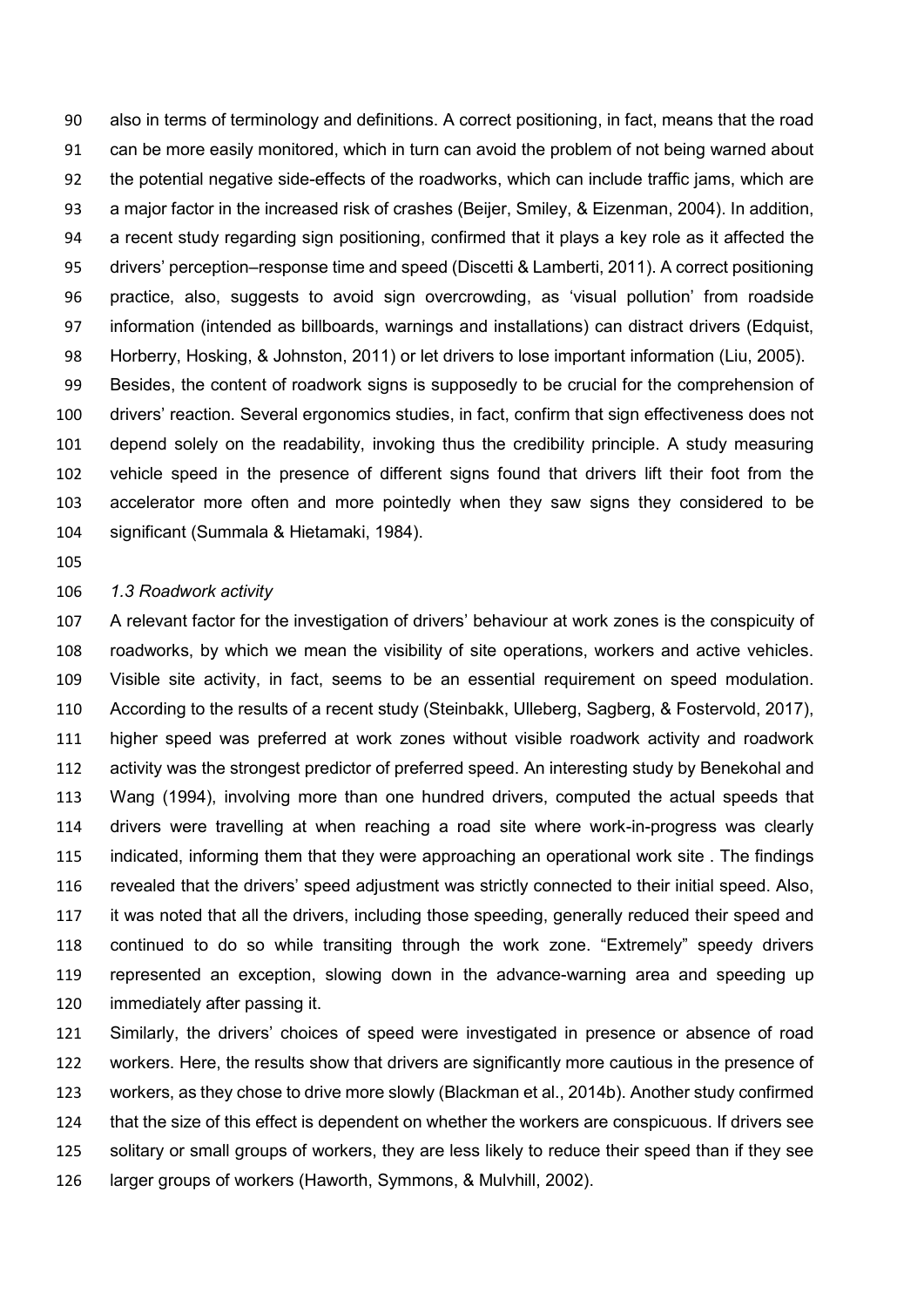#### *1.4 The application of eye tracking techniques to roadwork zone safety*

 Eye trackers make possible to investigate the integrated and complex relationship between drivers, traffic, environment and road infrastructure (Bucchi, Sangiorgi, & Vignali, 2012; Dondi, Simone, Lantieri, & Vignali, 2011). This technology allows the assessment of fixation events (i.e., when the eyes focus on a specific point of the scene), distinguishing fixations from saccades (i.e., quick movement of the eyes), providing a direct measure of whether signs are glanced. In addition, fixation duration provides important information on the depth of visual processing.

- Literature offers a vast body of evidence that eye tracking technology could be exploited to determine how road equipment affects drivers (Costa et al., 2014; Costa, Simone, Vignali, Lantieri, & Palena, 2018; Filtness et al., 2017; Lantieri et al., 2015; Mantuano, Bernardi, & Rupi, 2017; Taylor et al., 2013; Topolšek, Areh, & Cvahte, 2016; Zwahlen, 1995), involving both
- simulated and real driving environments.

 Nevertheless, a few eye tracking applications has been carried out to investigate drivers' visual behaviour at work zones. For example, drivers' gazing patterns were monitored in a virtual scenario where there were traffic signs belonging to the maintenance roadwork operation. The eye tracker recordings proved useful in concluding that repeated exposure to signs was beneficial to drivers and that interference between permanent and temporary signs is to be avoided, as the drivers' attention is split between them (De Ceunynck et al., 2015). Another 146 study focused on temporary dynamic message signs, and it found that drivers spent longer on fixing their gaze on signs that warned about the presence of road workers (Rahman, Strawderman, Garrison, Eakin, & Williams, 2017).

- As most of the experimental research were conducted in driving simulators, this paper aims to fill the gap analysing drivers' gaze to roadwork signs in a real driving test.
- 

#### **2. METHODS**

#### *2.1. Participants*

 Twenty-nine participants were recruited among researchers, graduate and undergraduate engineering students. Twenty were men (mean age: 32.95 years, *SD:* 11.72, range: 19-56) and 9 were women (mean age: 36.1 years, *SD:* 12.00, range: 22-54). They all held a regular driving license for cars, with a mean driving expertise of 14.39 years (*SD:* 9.95) and a mean value of kilometres per year of 14,770 (*SD:* 9,604). Participants had normal vision without glasses or contact lenses, that prevented the recording of eye movements. They were not informed about the true aim of the study, having been told instead that they were testing the use of a mobile eye tracker device during a driving task. At last, their participation was voluntarily.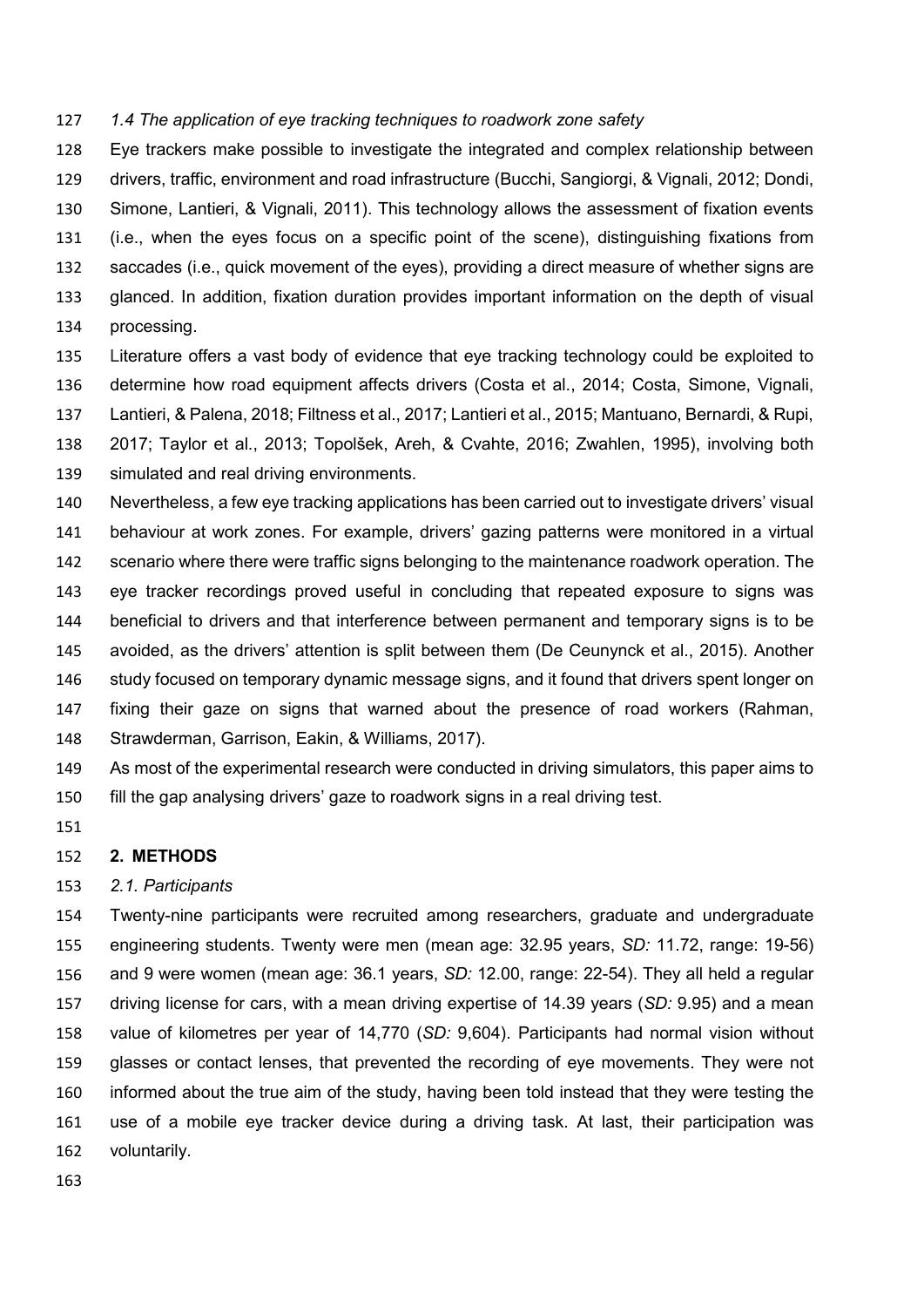## *2.2 Experimental settings*

 Driving tests were carried out on rural roadways in Northern Italy, throughout the provinces of Bologna and Reggio Emilia. The selected routes typically had high accident rate and many scattered small-sized road maintenance work zones. The road geometry was consistent along the route, and was a single carriageway with two 3.75 m wide lanes, a shoulder width of 1.5 m (not always present), and a signalled speed limit of 70 km/h.

 Along the experimental route, drivers encountered 23 small-sized roadwork zones, with no reduction in lane width at either side. Urban roadworks were excluded from the data analysis. In relation to the signs in the work zones, each driver encountered a total of 69 vertical signs, all with static content, belonging to both temporary (yellow background) and permanent (white background) road vertical signs. The signs with a yellow background were mostly warning signs, while the permanent signs were mostly regulatory road signs. Ten of the considered work zones displayed a single sign (roadworks of negligible length), while the remaining 13 work zones displayed multiple signs (more than two, with an average length of the work zone of 152.61 m). The single signs were all placed at road level, mounted on tripods with an elevation of 0.6-1.20 m from the road surface, beyond the edge-line markings. Work zones with more than two signs included both tripod-mounted and pole-mounted signs, the latter with 181 a maximum height of 2.20 m and placed at  $0.3\div1$  m from the roadside, in compliance with Italian regulations (Figure 1). Roadwork activity, in terms of presence of visible workers or active vehicles, was encountered in 14 sites over the total of 23 included in the study.





- 
- 

 Figure 1: Tripod-mounted temporary sign (left) and pole mounted temporary sign (right). All temporary signs were triangular in shape, with a yellow background and a red border.

- 
- *2.3 Apparatus*

 Experimental vehicles were a Fiat Panda and a BMW series 1 car. Data was collected from 9.30 to 12.00 and from 14.00 to 16.30, to avoid peak rush hours. Driving tests were conducted under good weather conditions, with a dry road surface and complete visibility.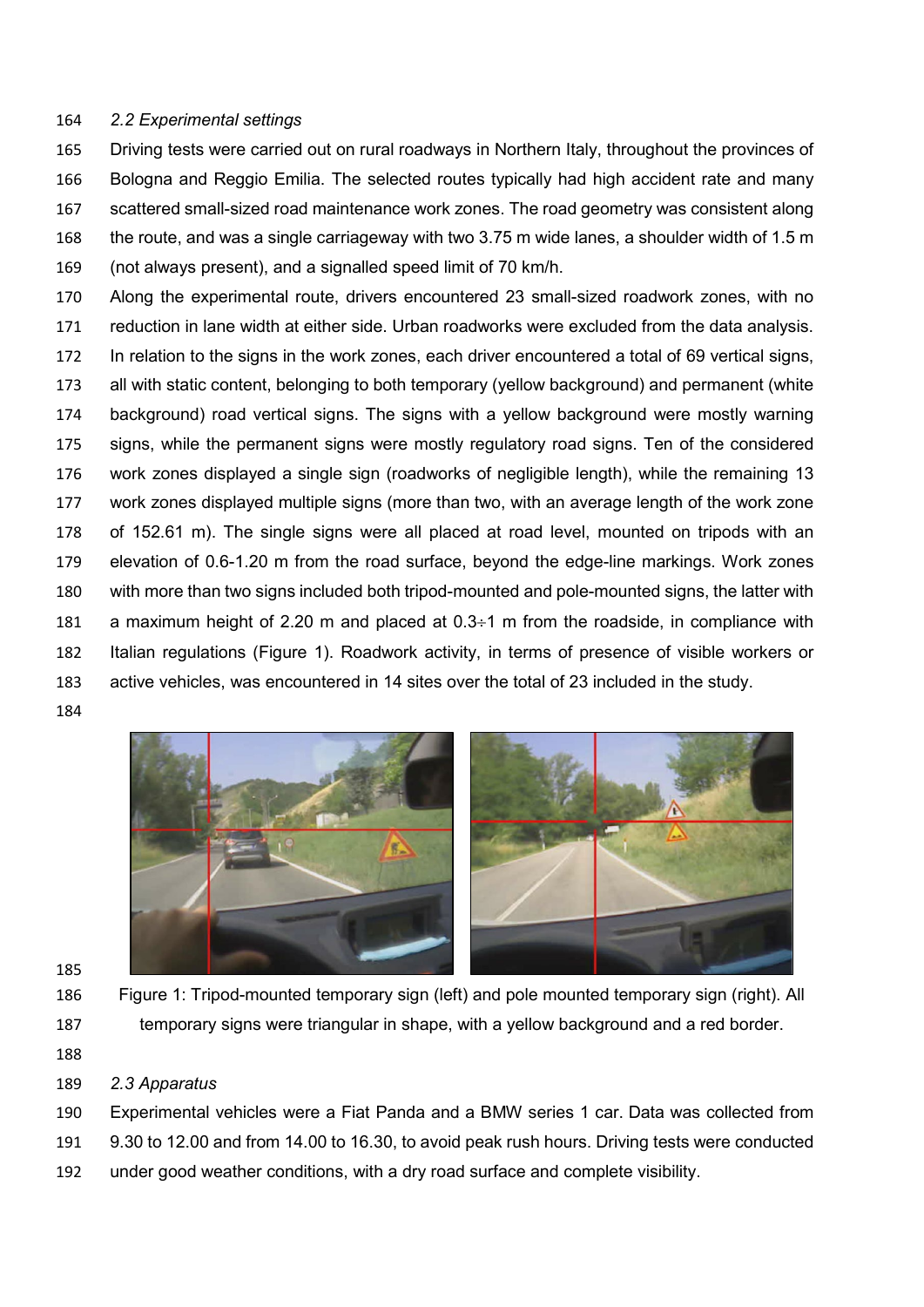The test vehicles were provided with a Racelogic Video V-Box Pro, a GPS data logger capable of detecting and recording kinematic parameters (forward and lateral acceleration, speed). Two cameras and a GPS antenna, connected with cables to the Video V-Box, were positioned on the top of the cars and recorded the external road scenario, as well as data on acceleration, speed and GPS coordinates. Each driver was given a trial run to get used to the car before starting out along the test route. Speed was recorded with an accuracy of 0.1 km/h and distance accuracy was ±50 cm. The recorded data were analysed using Performance Tools software. The eye tracking equipment and the Video V-Box Pro equipment were kept on the 201 back seat of the car and were monitored by one of the experimenters, who was instructed not to talk to the driver except if assistance was requested.

 The combined use of eye tracking monitoring and vehicle kinematic data meant allowed an accurate assessment of the driver' behaviour in work zones. Eye-movement data were available for 29 drivers and kinematic data for 28 drivers, due to technical problem to the Video V-Box equipment in one participant.

 Eye movements were recorded with an ASL Mobile Eye-XG tracker. Two digital high-resolution cameras were attached to lightweight eyeglasses. One camera recorded the visual scene while the other camera targeted the participant's eye. The eye tracking recordings were only carried out for the driver's right eye and a calibration process was conducted for each participant. The calibration process took place in a parking lot in a stationary car and involved asking the participants to look at a minimum of 15 visual points spread across the whole scene. The calibration points were chosen between the vertexes and the centres of small objects of the driver's visual scene.

 During the tests, the eye movement sampling rate was 30 Hz (i.e., 33 ms time resolution). Spatial accuracy was 0.5–1°. The ASL Mobile Eye-XG software allowed the researchers to 217 match the calibrated datasets with the video recordings and to create, for each participant, a video showing the eye-fixations superimposed to the visual scene (example in Figure 1).

#### *2.4 Data analysis*

### *2.4.1 Personal data*

 Personal data (age, driving licence category, years of car driving, kilometres per year, accident history, prior knowledge of the experimental route) were collected at the end of the experiment, after the driving test. Self-evaluation of driving skills was asked to participants according to four levels: "poor", "average", "good" and "excellent". In particular, 24% of the participants had been responsible of at least one accident and 62% of them had a prior knowledge of the route selected for this study.

- 
- *2.4.2 Eye-movement data*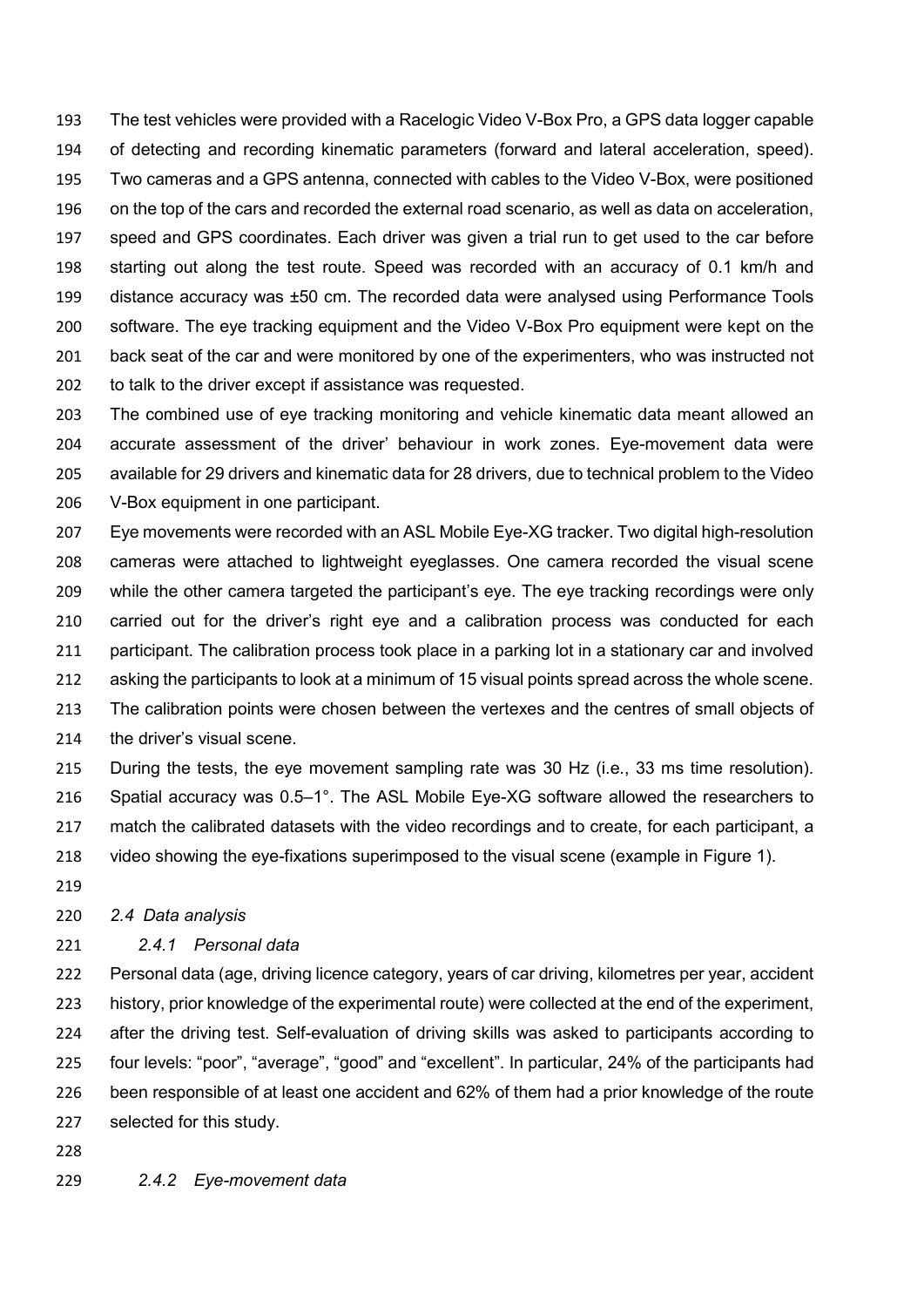Drivers' eye fixations on the road signs were assessed through a frame-by-frame analysis of the ASL Mobile Eye-XG video output. Drivers were considered to have fixated a work zone sign if the fixation point (the intersection between the horizontal and vertical line in Figure 1) was superimposed over the road sign area (AOI: Area of Interest) for at least two frames (66 ms), to avoid the inclusion of saccadic movements. Although research practice normally considers higher temporal thresholds for the definition of a fixation (Holmqvist et al., 2011), the authors' choice was justified by the highly dynamic environment in which eye movements were 237 recorded. Under such conditions, differently from a recording in a virtual environment or in a more controlled setting as in a laboratory, the highly dynamic optical flow of a real driving context implies a rapid sequence of saccades and short fixations (Costa, Simone, et al., 2018). The total fixation duration was computed multiplying 33 ms by the number of frames in which the road sign was fixated.

 Once the scorer detected an eye fixation on a work zone sign, the distance of this visual fixation (longitudinal distance on approach to the sign) was acquired by synchronizing the eye tracker video with the Video-V-Box output (Figure 2). The distance between the first fixation to a road sign and the position where the car was perpendicular to the sign (overtaking the sign) was computed using the Video-V-Box distance parameter. In the case of multiple fixations, the distance was computed considering the first fixation.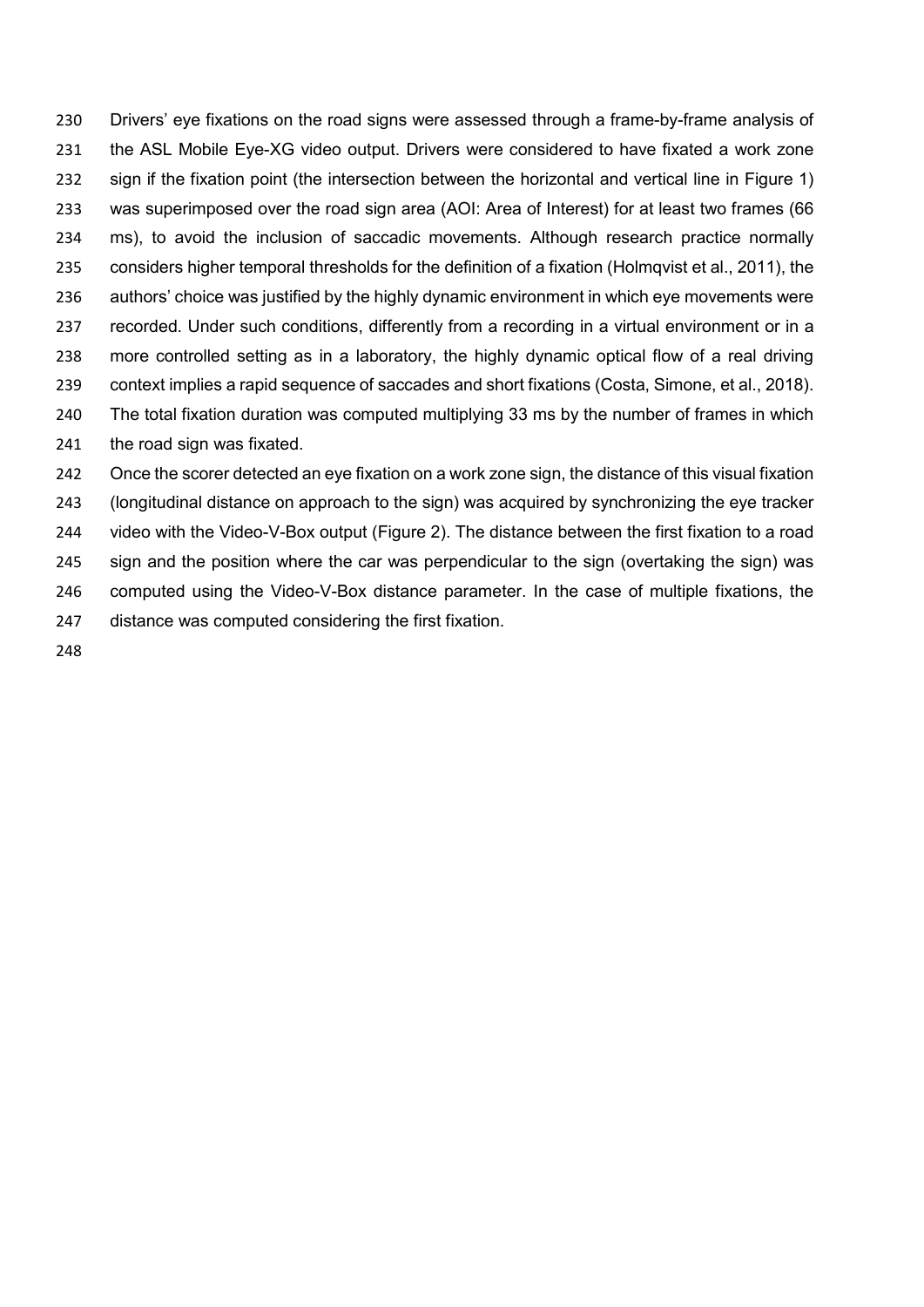



| 250 |                                                                                                         |
|-----|---------------------------------------------------------------------------------------------------------|
| 251 | Figure 2: Video V-Box (bottom) and Mobile Eye Tracker (top) synchronization for the                     |
| 252 | computation of the distance of first-fixation to a road sign.                                           |
| 253 |                                                                                                         |
| 254 | Speed analysis<br>2.4.3                                                                                 |
| 255 | Speed was entered in the analysis considering these parameters:                                         |
| 256 | instant speed, as the speed at the time of first-fixation to the road sign;<br>$\blacksquare$           |
| 257 | approaching speed, as the speed at 100 m before the first sign of the work zone;<br>$\blacksquare$      |
| 258 | speed reduction, differential between the speed at the time of first-fixation and the<br>$\blacksquare$ |
| 259 | speed at the time the driver crossed the road sign;                                                     |
| 260 | work zone speed: the average speed along the whole work zone.<br>$\blacksquare$                         |
| 261 |                                                                                                         |
| 262 | 3. RESULTS                                                                                              |
| 263 | 3.1 Road sign fixation rates                                                                            |
| 264 | Table 1 shows the fixation frequency and the absolute frequency of the road signs included in           |

the work zones considered in the study.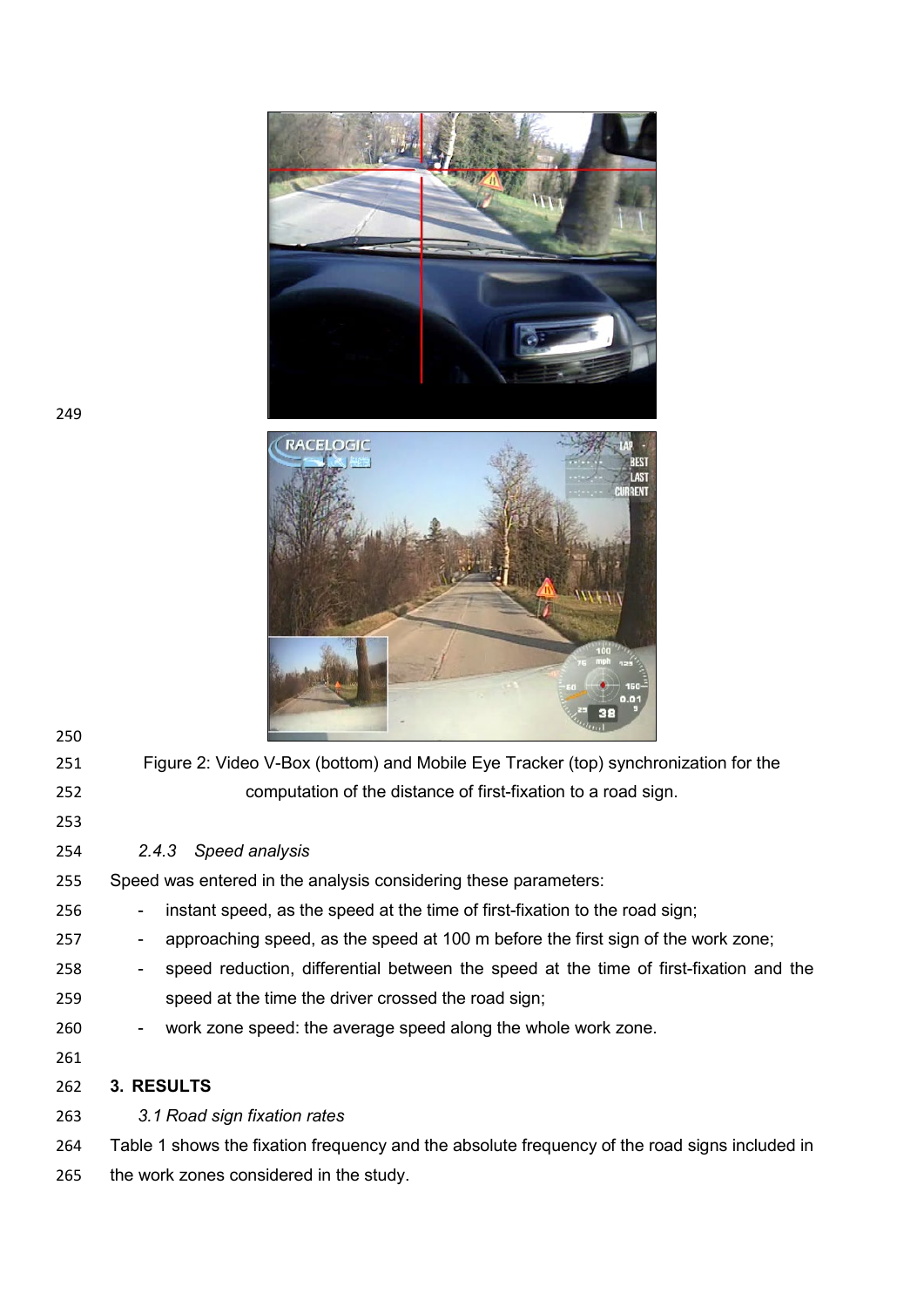- 266 In decreasing order, the road signs that received more glances were: Slippery road (64.2%), 267 Uneven road (53.85%), Generic danger (50.41%), Loose chippings (50%). The road signs that 268 were glanced with a percentage lower than 50% were: No overtaking (47.92%), Roadworks 269 (44.01%), Keep left (35.17%), Speed limit (35.17%), Work zone ahead (37.14%), Give priority 270 to vehicles from opposite direction (28.57%), Work zone end (27.78%), Road narrows (22.5%), 271 Modified visibility (14.29%), Hump (0%).
- 272
- 273 Table 1:

274 *Fixation frequency and absolute frequency for each road sign included in the work zones.* 

| Road sign                                               | Sign icon                        | #               | <b>Fixation frequency</b> |
|---------------------------------------------------------|----------------------------------|-----------------|---------------------------|
| Roadworks                                               |                                  | 17              | 44.01%                    |
| Generic Danger                                          |                                  | 9               | 50.41%                    |
| Hump                                                    |                                  | $\overline{2}$  | $0.00\%$                  |
| Road Narrows                                            | ĸ                                | 3               | 22.50%                    |
| Loose Chippings                                         |                                  | $\overline{2}$  | 50.00%                    |
| Uneven Road                                             |                                  | $\overline{c}$  | 53.85%                    |
| <b>Modified Viability</b>                               | Militi                           | 1               | 14.29%                    |
| Work Zone Ahead                                         | <b>INIZIO</b><br><b>CANTIERE</b> | 4               | 37.14%                    |
| Work Zone End                                           | fine cantier                     | $\overline{2}$  | 27.78%                    |
| Slippery Road                                           |                                  | $\overline{c}$  | 64.29%                    |
| Give priority to<br>vehicles from opposite<br>direction |                                  | $\overline{2}$  | 28.57%                    |
| Speed Limit                                             |                                  | $\overline{12}$ | 35.17%                    |
| No Overtaking                                           |                                  | 6               | 47.92%                    |
| Keep Left                                               |                                  | 5               | 35.78%                    |
| <b>TOTAL</b>                                            |                                  | 69              | 40.14%                    |

275

276 Table 2:

278 *the study.*

<sup>277</sup> *Fixation frequency for temporary and ordinary road signs along the work zones considered in*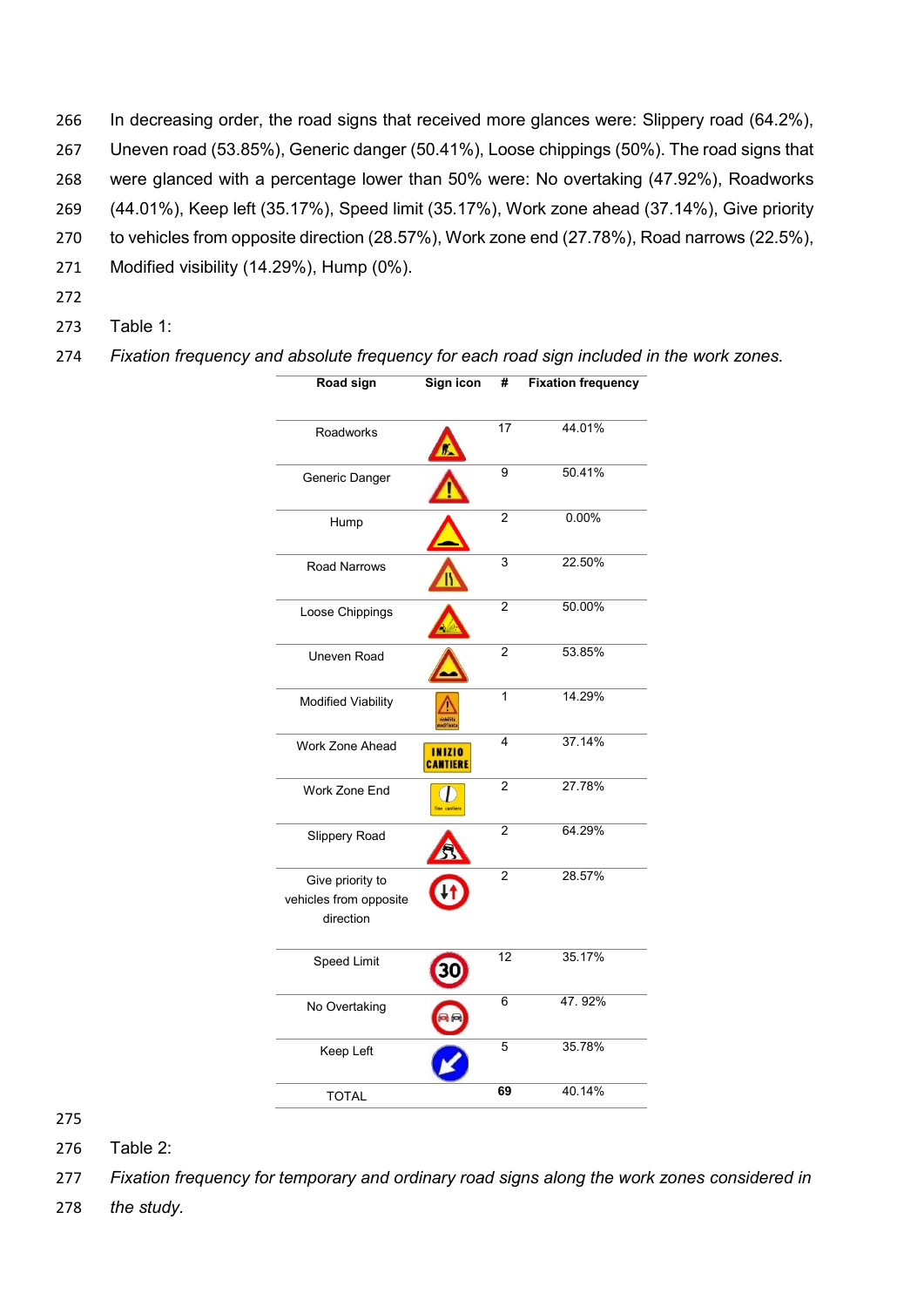| Sign classification                           | Sign typology | #  | <b>Fixation frequency</b> |
|-----------------------------------------------|---------------|----|---------------------------|
|                                               | Warning       | 36 |                           |
| <b>Temporary Signs</b><br>(Yellow Background) | Direction     | 6  | 40.37%                    |
|                                               | Warning       | 2  |                           |
| Ordinary Signs<br>(White Background)          | Regulatory    | 25 | 39 78%                    |

 The overall mean fixation percentage, weighted according to the frequency of each sign, was 40.14% (*SD:* 17.09%).

The distinction between temporary and permanent signs was not critical for fixation frequency:

 (mean value 40.37% and standard deviation 18.51 for temporary signs; mean value 39.78% and standard deviation 14.11 for permanent signs) (Table 2).

Fixations on work zone signs were not influenced by age (*r* = 0.07, n.s.) or gender (*F*(1,131) =

0.282, n.s.). Two linear regression models tested the effects of kilometres per year and years

of driving experience on the fixation percentage to the road signs included in the work zones.

288 Both regressions were not significant ( $p = 0.58$  and  $p = 0.37$  respectively).

 Road sign positioning on approach to the work zones was also considered. Specifically, we compared fixation frequency to the first work zone sign and the following road signs. The fixation frequency was higher for the first sign (M: 41.74%, *SD*: 11.80), than for the following road signs (M: 38.94%, *SD*: 17.87).

 Fixation rate to the first temporary sign in the work zone was compared considering the presence-absence of visible roadwork activity. For work zones with visible activity, the fixation rate to the first temporary sign in the work zone increased to 62.96% (*SD:* 33.95). Chi-square test was used and resulted equal to 5.7273 with a p-value of 0.0167.

 

# *3.2 Fixation duration*

 The distribution of fixation durations to the road signs is shown in Figure 3. Since the distribution was not normal we report the median as a measure of centrality. The median fixation length was of 132 ms (*SD:* 108.67, mode: 66). The distribution resulted to be highly asymmetrical and positively skewed, with a kurtosis of 14.08 (*SD:* 0.052) and an asymmetry of 3.06 (*SD:* 0.027). Both Kolmogorov-Smirnov and Shapiro-Wilk normality tests were 305 significant ( $p < .001$ ), showing that the distribution was not normal.

 The average fixation time was also specifically computed considering users' self-evaluation of their driving skills. This was 107.25 ms (*SD:* 31.60) for the drivers who self-evaluated their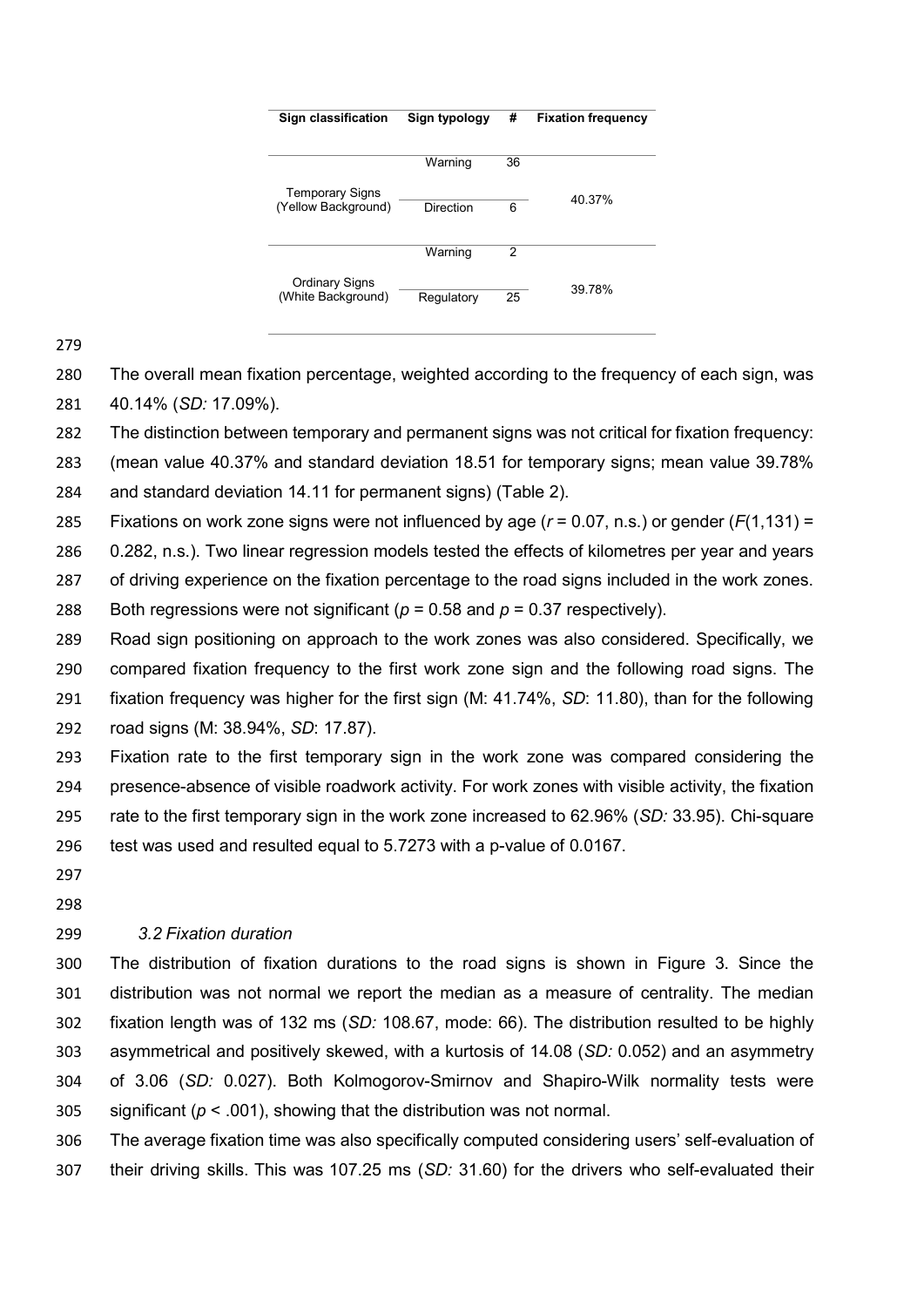- driving skills as "average", 169.32 ms (*SD:* 104.34) for those professing "good" skills and 156.75 ms (*SD:* 45.34) for those who thought that they had "excellent" driving skills.
- At last, results show that the fixation duration was not influenced by drivers' age, gender or prior experience with the experimental route.
- 



- 313<br>314 Figure 3: Distribution of fixation duration to the road signs included in the study.
- 

# *3.3 Fixation distance*

 Results revealed that first-fixation to work zones were generally recorded at a mean distance of 43.5 m (*SD:* 32.5, range 15-80), increasing to 48.48 m (*SD:* 34.85) if ongoing activity was present. The difference in first-fixation distances with or without ongoing visible activity was not significant. In addition, the ANOVA test for assessing the effects of visible activity as an independent variable on first-fixation distance resulted as non-significant F(2, 74) = 2.257.

 Also, the mean distance of first fixation was not significantly different considering work zones with one road signs versus work zones with multiple road signs.

# *3.4 Speed*

 In average, drivers fixated the first sign at each work zone at an instant speed of 55.34 km/h (*SD:* 13.92). Speed limit (70 km/h) was exceeded by 14% of the participants.

- The correlation between instant speed and distance of first fixation was equal to *r* = 0.22,
- p=0.049. If work zones are distinguished by visible activity, none relevant relationship with
- sight distance is obtained (Figure 4).
-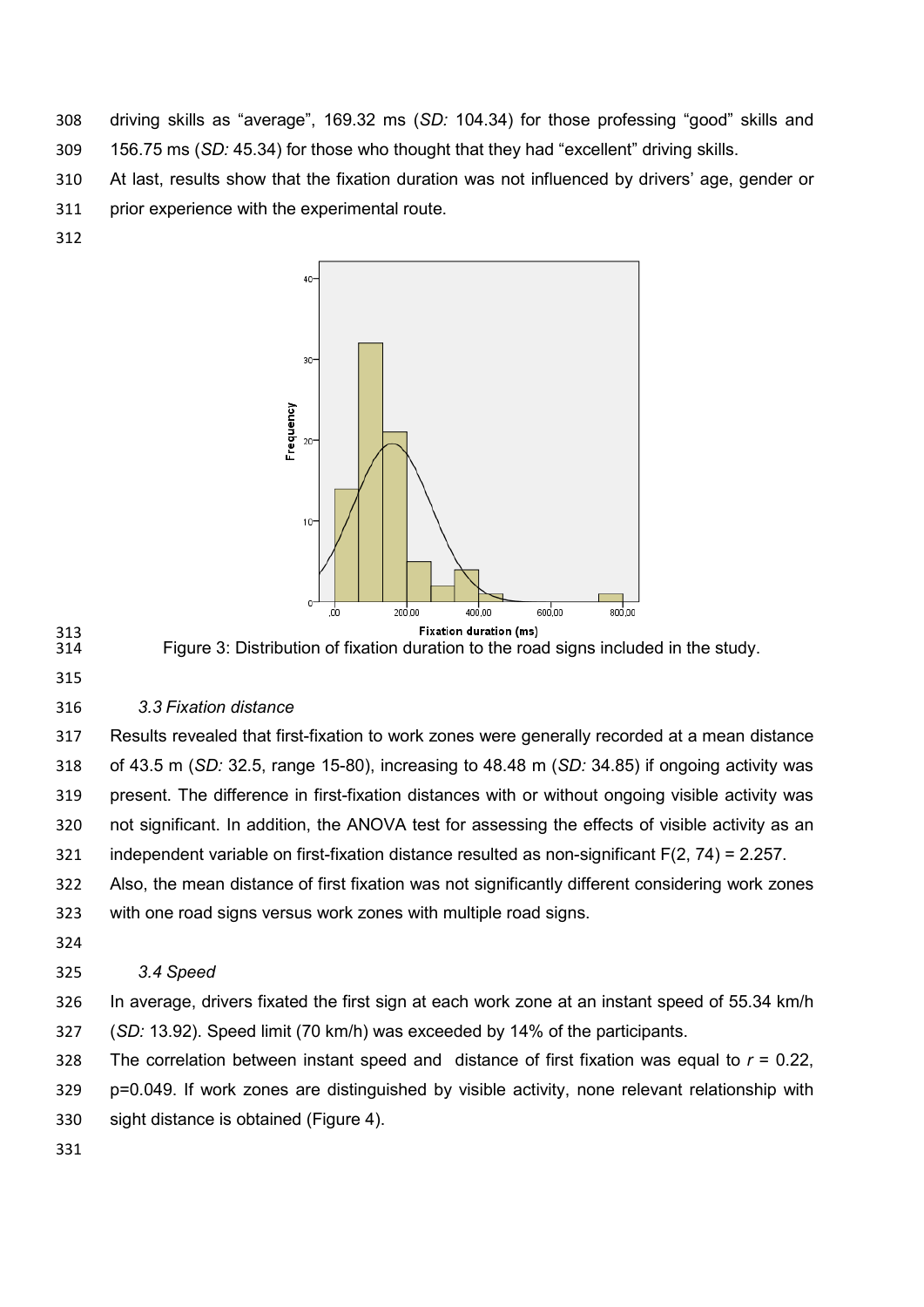



Figure 4. The distribution of first gaze distance/speed, by visible activity.

 To determine whether the first fixations occurred at an instant speed that allowed a safe stop of the vehicle in the case of an unexpected obstacle, the distance of first-fixation was compared to the stopping distance. The latter is dependent on travelling speed and has been evaluated as the sum of the reaction distance (reaction time\*initial speed) and braking distance, according to Italian regulations (Ministero delle Infrastrutture e dei Trasporti, 2001; World Road Association, 2003). The results showed that distance of first-fixation exceed stopping distance only in 19.48% of cases.

The other speed parameters were:

- average approaching speed: 55.69 km/h (*SD:* 14.04);

- average speed reduction: -21.89 km/h (*SD:* 26.85);

- average whole work zone speed:52.21 km/h (*SD:* 12.18).

 In terms of driving performance, the linear regression between approaching speed and speed reduction after the first fixation in the work zone was non-significant (Figure 5). To the contrary, the linear regression between approaching speed and the whole work zone average speed 349 was significant ( $R^2$  = 0.55 and  $p$  = 0.05 in Figure 6).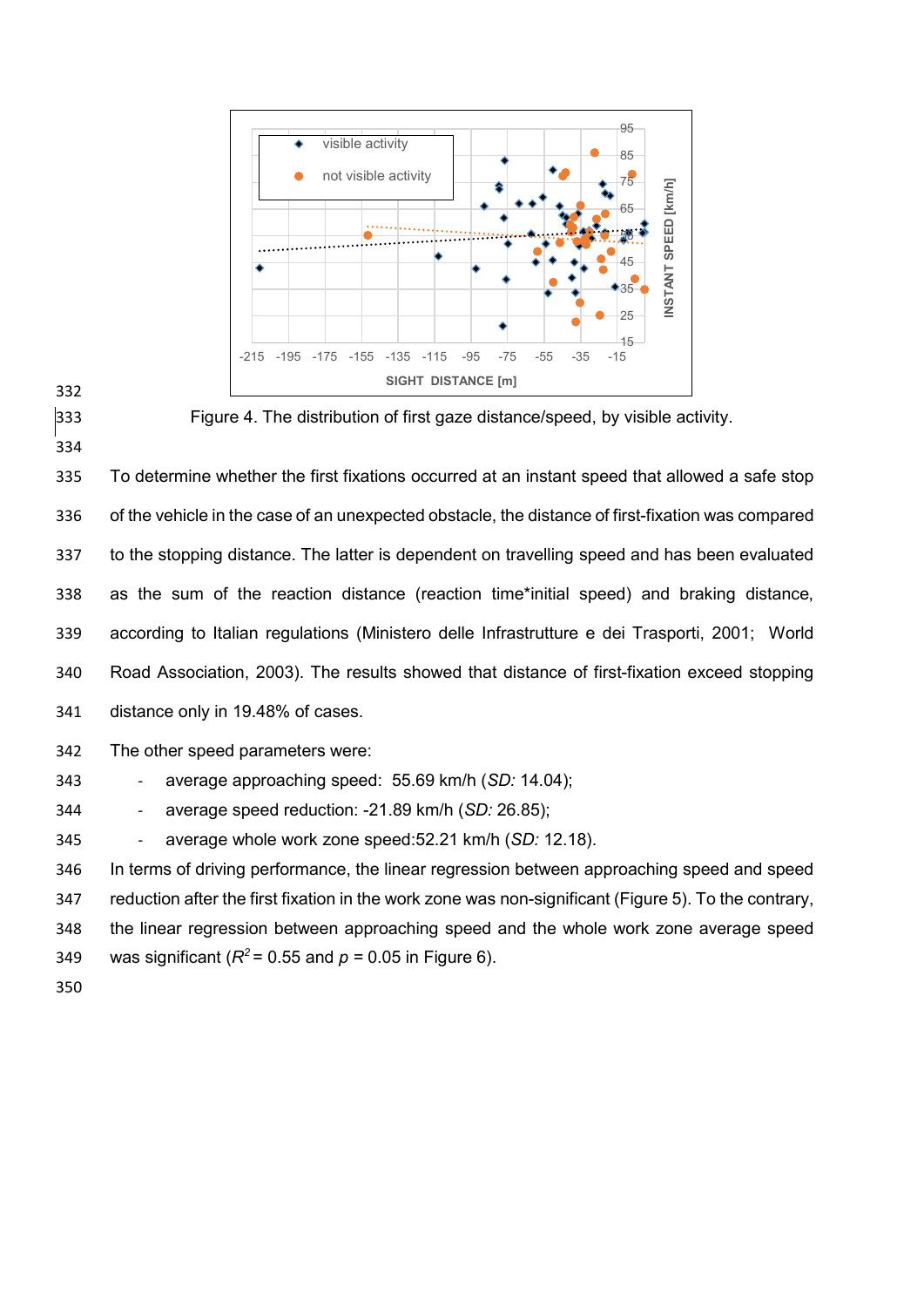



Figure 5: Relationship between approaching speed and speed reduction.



Figure 6: Relationship between work zone speed and approaching speed.

 Speed reduction was significantly related to the driver's age (*r* = 0.35, *p* < 0.001) and driving expertise (*r* = 0.340, *p* < 0.001). The work zone average speed results to be related to the drivers' driving expertise (*r* = -0.249, *p*=0.043).

## **4. DISCUSSION**

 The drivers' visual behaviour revealed that work zone signage received very little attention overall, with a mean 40.14% probability of looking at roadwork signs. The frequency was similar for permanent and temporary road signs. In a recent previous study by Costa et al. (2014), that used a similar experimental protocol but focused on roads without work zones, vertical signs were generally looked at with a 25% frequency. This comparison clearly shows that in work zones the frequency of road sign glances was higher than in normal road sections. Assuming, however, that the work zone sign primary role is to trigger drivers' attention on modified road setting, the signs failed to be glanced on average in 60% of the cases, which is very high. This data is even more significant when considering that the participants wore an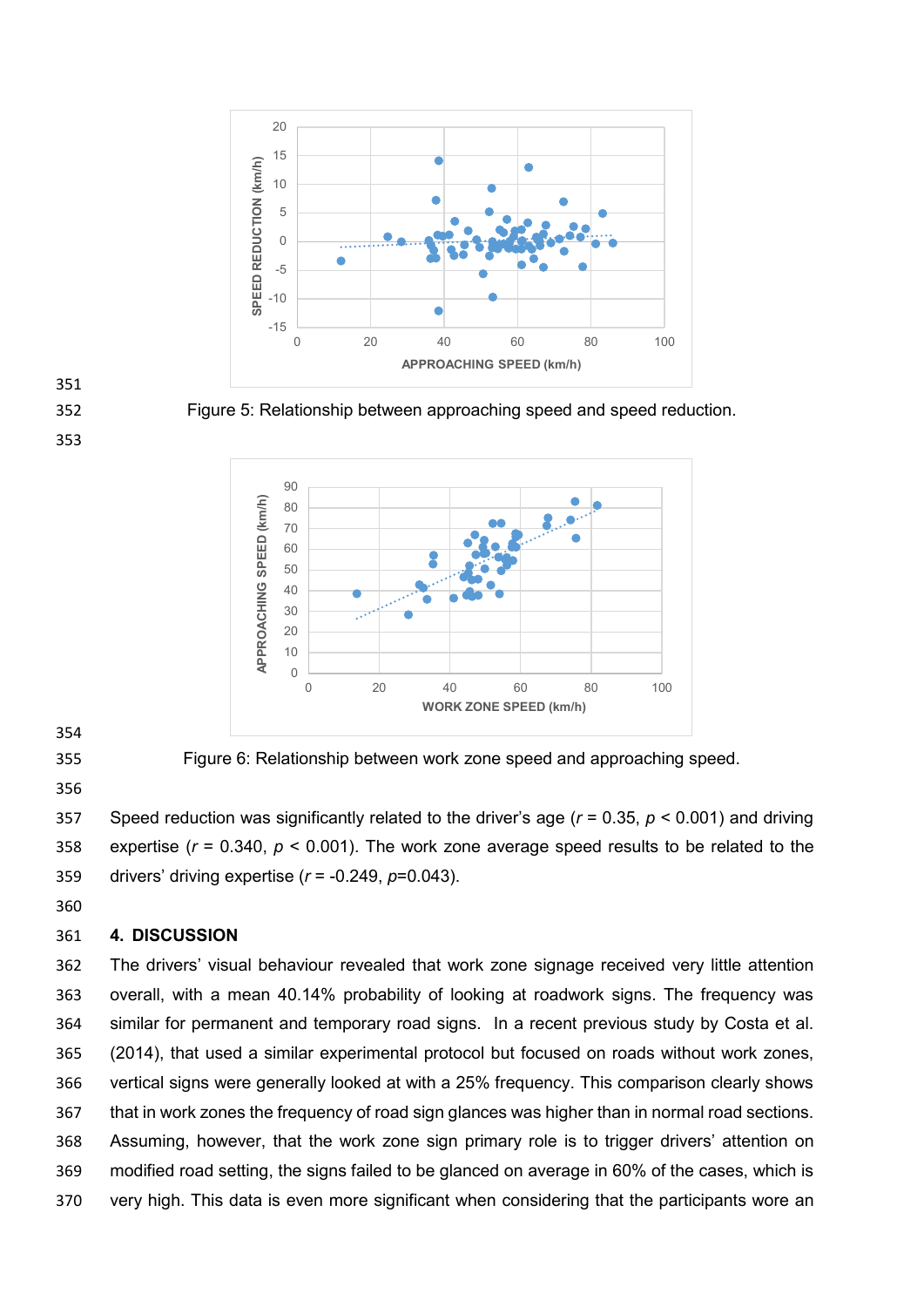eye tracker device, drove an unfamiliar car and knew that their driving behaviour was being studied. This frequency, however, does not take into account a possible involvement of peripheral vision in road sign detection and identification (Costa, Bonetti, Vignali, Lantieri, & Simone, 2018).

 Gender and age had no influence on fixation frequency, fixation length, fixation distance and speed. For gender, the result confirms previous studies that have monitored eye movements

during driving (Costa et al., 2014; Lantieri et al., 2015). The sample, however, was rather low

and included only nine females.

 Driving expertise had not influence on fixation frequency but correlated significantly with speed reduction approaching the work zone and work zone average speed, coherently with Duncan, Williams, & Brown, (1991).

 About the knowledge of the route, drivers' experience of the route did not have any influencing effect on the fixation frequency. The novelty effect potentially owned by work zone signs has not influenced fixations neither for the drivers who already experienced that road section, nor for unexperienced drivers. To the contrary, experienced drivers had a higher speed crossing the work zones.

 About the driving-skill self-evaluation, the drivers who judged their own driving skills as limited drove more carefully exhibiting lower speed. This result is consistent with a study concerning the reliability of drivers' self-reports (West, French, Kemp, & Elander, 1993). The same category of drivers exhibited also lower fixation times to road signs.

## *4.1 Work zone features*

Concerning work zone features, it is possible to consider that:

 - about the single/multiple temporary signs, isolated single signs in work zones caught more attention by the drivers (in terms of both frequency and average duration of the fixations) than a sequence of signs along a work zone. This could be explained by the height of the signs, as single signs frequently were tripod-mounted and positioned at the bottom of the drivers' visual field (0.6-1.20 m from the road surface) and are perceived to be narrower, confirming previous studies (Bella, 2009);

 - about the ongoing activity on the work zone, ongoing visible activity on the work zone slightly anticipated the distance of first-fixation to the road signs, probably because the presence of dynamic elements on the visual scene increase the conspicuity and detectability of the work zone. Ongoing visible activity had no influence on speed.

## *4.2 Safety considerations*

 The present study addressed the importance of understanding the influence of work zone elements on drivers' road sign vision and behaviour. The comparison between average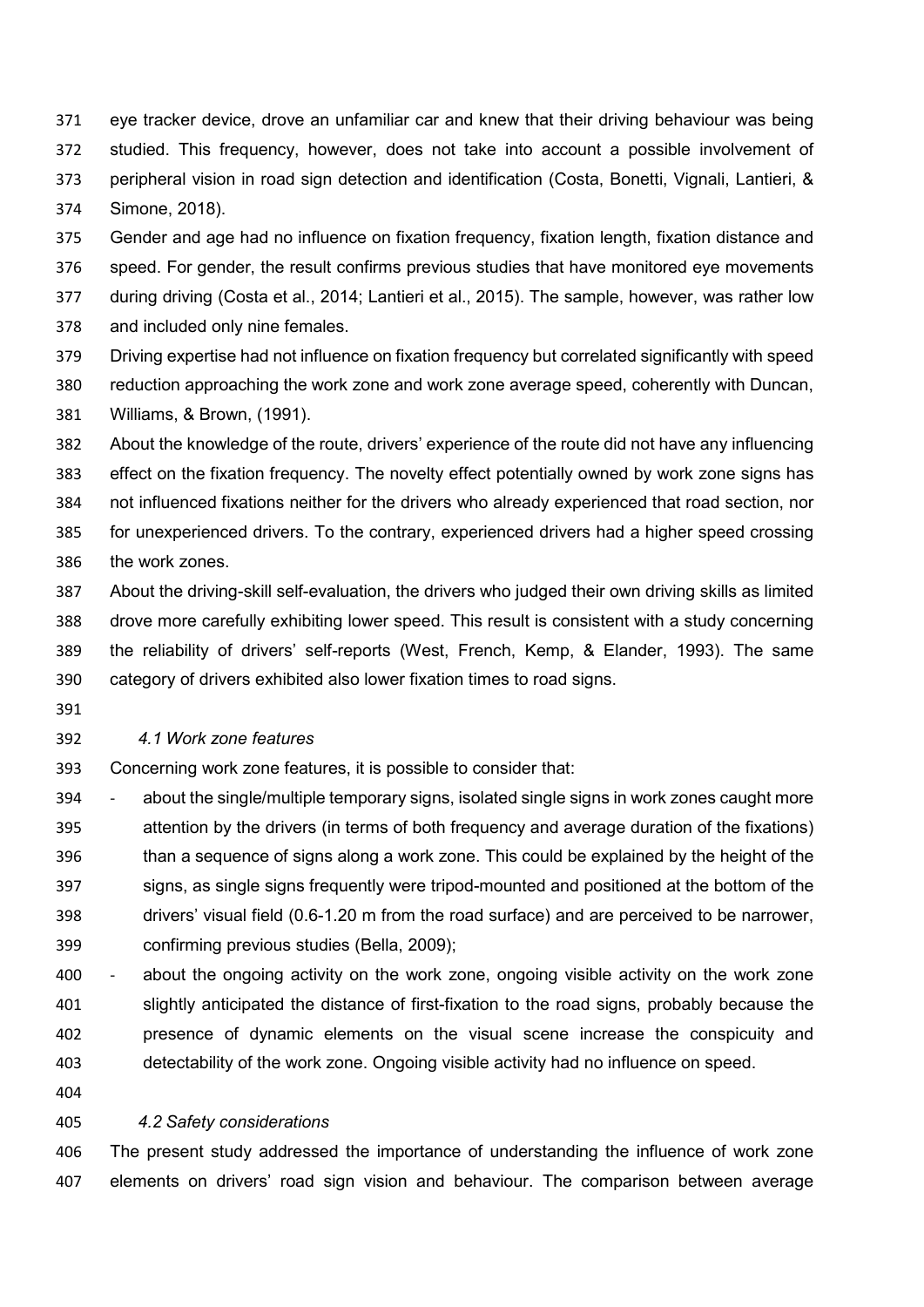approaching speed and average speed reduction revealed a useful test of the efficacy of roadworks signage. Age and poor expertise were predictors for higher speed reductions, but not for fixation rates. Also average whole work zone speed resulted adequate.

The analysis that had a direct implication for road safety is the comparison between the fixation

412 distance and the correspondent stopping distance. The sight distance, whose importance has

been extensively discussed in literature (Discetti & Lamberti, 2011), was frequently lower than

stopping distance. Practically, the inadequate effectiveness of signage would not allow a safe

- stop in case of a sudden obstacle on the road. The knowledge provided would have a strong
- practical utility for increasing work zone safety levels using appropriate signalling.

In fact, to generalize the presented outcomes, further driving tests should be devised to include

 diversified road geometries and work zone settings (as length of the advance-warning area, type of first sign, novel instalments as flashing lights, electronic variable message signs and

flaggers). On the contrary, authors highlight the importance of maintain the focus of attention

on small work zones and consequently on rural environment scenarios, as the risk of severe

crashes has been previously proved (Osman et al., 2018).

 The reduced sample dimension represents a further limitation of the presented study and certainly will be considered for future testing.

## **ACKNOWLEDGMENTS**

427 The research was supported by the Alma Idea 2017 Costa grant from the University of Bologna.

# **REFERENCES**

- AASHTO American Association of State Highway and Transportation. (2010). *Highway Safety Manual* (2010th ed.). Washington, D.C.
- Beijer, D., Smiley, A., & Eizenman, M. (2004). Observed Driver Glance Behavior at Roadside Advertising Signs. *Transportation Research Record: Journal of the Transportation*

*Research Board*, *1899*, 96–103. https://doi.org/10.3141/1899-13

Bella, F. (2009). Effects on driver behaviour of different signalling schemes of work zones.

*Advances in Transportation Studies*, *18*, 55–68.

- Benekohal, R., & Wang, L. (1994). Relationship between initial speed and speed inside a
- highway work zone. *Transportation Research Record*, *1442*, 41–48.
- Blackman, R. A., Debnath, A. K., & Haworth, N. L. (2014a). Influence of visible work activity
- on drivers' speed choice at roadworks. In *Proceedings of the 2nd Occupational Safety in*

*Transport Conference, CARRS-Q, Queensland University of Technology*, 1–10.

- Blackman, R. A., Debnath, A. K., & Haworth, N. L. (2014b). Work zone items influencing
- driver speeds at roadworks: worker, driver and expert perspectives. In *Australasian*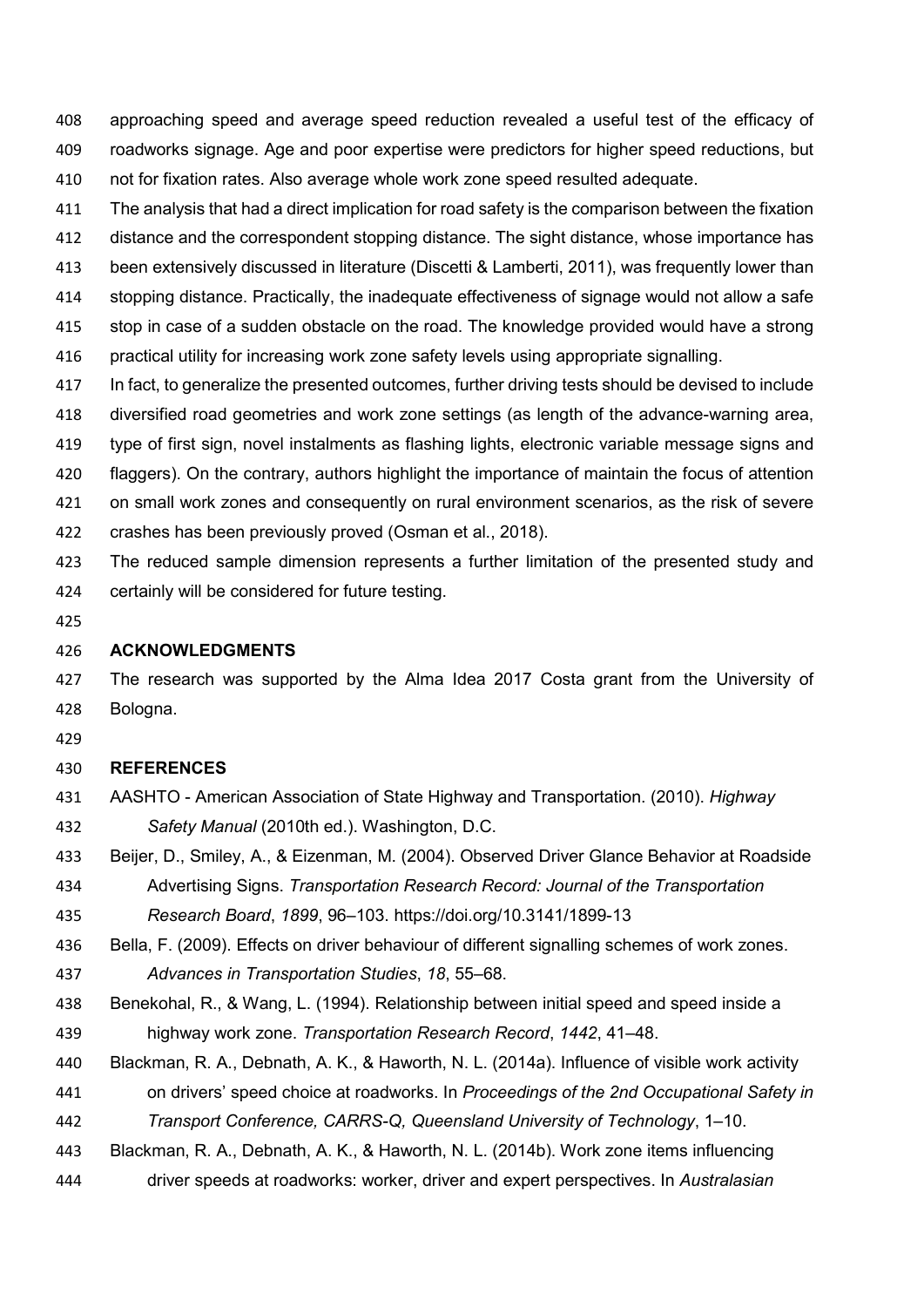- *Road Safety Research, Policing and Education Conference (RSRPE 2014), 12-14 November 2014, Melbourne, Victoria.*
- Bucchi, A., Sangiorgi, C., & Vignali, V. (2012). Traffic Psychology and Driver Behavior. *Procedia - Social and Behavioral Sciences*, *53*, 972–979.
- https://doi.org/10.1016/j.sbspro.2012.09.946
- Campbell, J. L., Lichty, M. G., Brown, J. L., Richard M., C., Graving, J. S., Graham, J.,
- O'Laughlin, M., Torbic, D., & Harwood, D. (2012). *NCHRP Report 600: Human Factors*
- *Guidelines for Road Systems, Second Edition* (Second). Washington, D.C.:
- Transportation Research Board. Retrieved from
- http://onlinepubs.trb.org/onlinepubs/nchrp/nchrp\_rpt\_600Second.pdf
- Charlton, S. G. (2006). Conspicuity, memorability, comprehension, and priming in road
- hazard warning signs. *Accident Analysis and Prevention*, *38*(3), 496–506.
- https://doi.org/10.1016/j.aap.2005.11.007
- Costa, M., Bonetti, L., Vignali, V., Lantieri, C., & Simone, A. (2018). The role of peripheral
- vision in vertical road sign identification and discrimination. *Ergonomics*.
- https://doi.org/10.1080/00140139.2018.1508756
- Costa, M., Simone, A., Vignali, V., Lantieri, C., Bucchi, A., & Dondi, G. (2014). Looking behavior for vertical road signs. *Transportation Research Part F: Traffic Psychology and*
- *Behaviour*, *23*, 147–155. https://doi.org/10.1016/j.trf.2014.01.003
- Costa, M., Simone, A., Vignali, V., Lantieri, C., & Palena, N. (2018). Fixation distance and fixation duration to vertical road signs. *Applied Ergonomics*, *69*, 48–57.
- https://doi.org/10.1016/j.apergo.2017.12.017
- Crundall, D., & Underwood, G. (2001). The priming function of road signs. *Transportation Research Part F: Traffic Psychology and Behaviour*, *4*(3), 187–200.
- https://doi.org/10.1016/S1369-8478(01)00023-7
- De Ceunynck, T., Ariën, C., Brijs, K., Brijs, T., Van Vlierden, K., Kuppens, J., Van Der
- Linden, M., & Wets, G. (2015). Proactive Evaluation of Traffic Signs Using a Traffic Sign
- Simulator. *European Journal of Transport and Infrastructure Research (EJTIR)*, *15(2)*, 184–204.
- Discetti, P., & Lamberti, R. (2011). Traffic Sign Sight Distance for Low-Volume Roads.
- *Transportation Research Record: Journal of the Transportation Research Board*, *2203*, 64–70. https://doi.org/10.3141/2203-08
- Dondi, G., Simone, A., Lantieri, C., & Vignali, V. (2011). Bike lane design: The context
- sensitive approach. *Procedia Engineering*, *21*, 897–906.
- https://doi.org/10.1016/j.proeng.2011.11.2092
- Duncan, J., Williams, P., & Brown, I. (1991). Components of driving skill: experience does not mean expertise. *Ergonomics*, *34*(7), 919–937.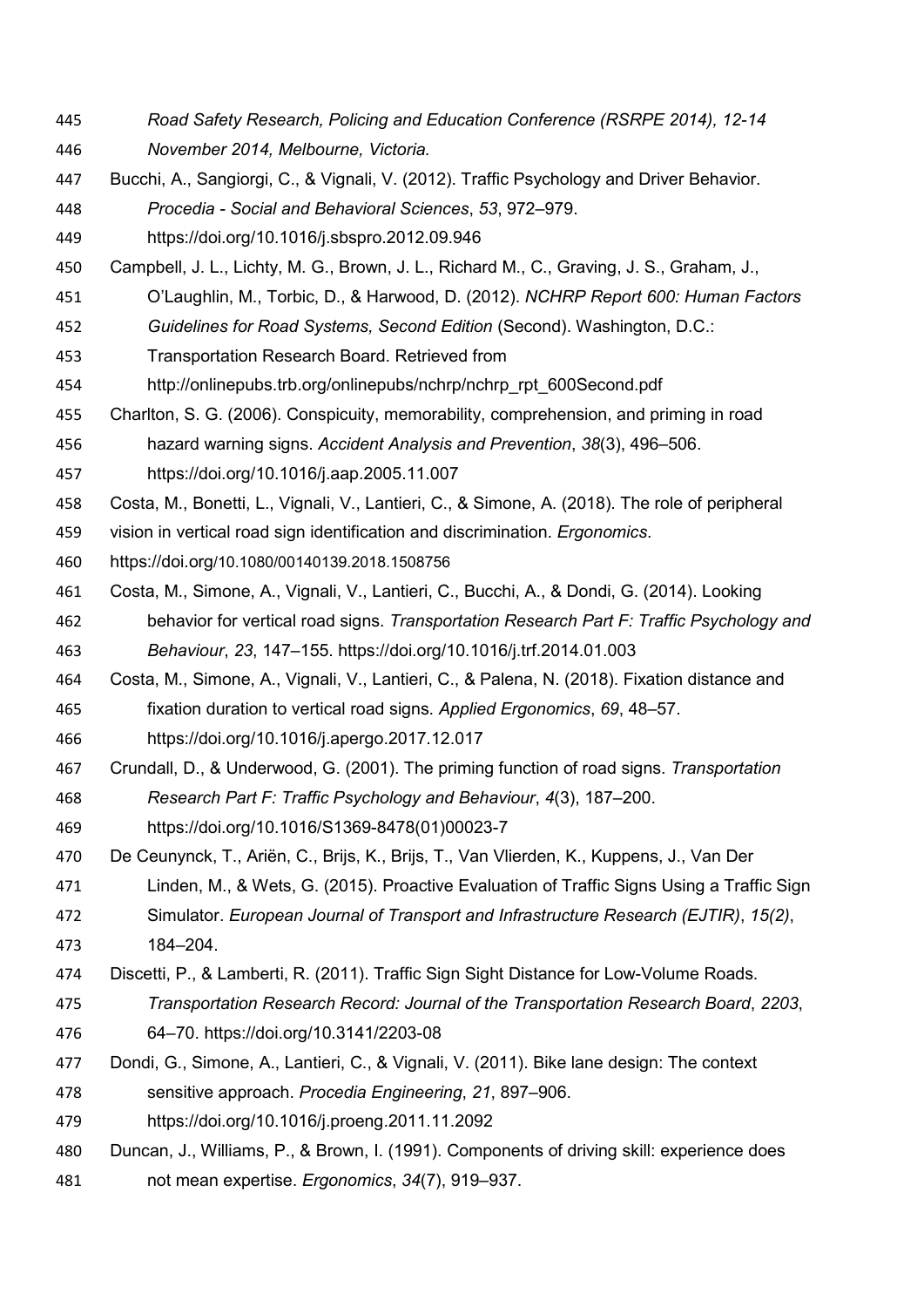- Edquist, J., Horberry, T., Hosking, S., & Johnston, I. (2011). Effects of advertising billboards
- during simulated driving. *Applied Ergonomics*, *42*(4), 619–626.
- https://doi.org/10.1016/j.apergo.2010.08.013
- Filtness, A. J., Larue, G., Schramm, A., Fuller, J., Rakotonirainy, A., Han, C., & Cairney, P.
- (2017). Safety implications of co-locating road signs: A driving simulator investigation.
- *Transportation Research Part F: Traffic Psychology and Behaviour*, *47*, 187–198.
- https://doi.org/10.1016/j.trf.2017.04.007
- Finley, M. D., Jenkins, J., & McAvoy, D. S. (2015). Motorists' Speed Response to
- Nonvariable and Variable Work Zone Speed Limits and Other Work Zone Conditions.
- *Transportation Research Record: Journal of the Transportation Research Board*, *2485*,
- 70–77. https://doi.org/10.3141/2485-09
- Fisher, J. (1992). Testing the Effect of Road Traffic Signs′ Informational Value on Driver Behavior. *Human Factors*, *34*(2), 231–237.
- https://doi.org/10.1177/001872089203400208
- Gross, F., Persaud, B., & Lyon, C. (2010). *A Guide to Developing Quality Crash Modification Factors. Report No. FHWA-SA-10-032*. Washington, DC.
- Haworth, N., Symmons, M., & Mulvhill, C. (2002). *Safety of Small Workgroups on Roadways*. Victoria, Australia.
- Holmqvist, K., Nyström, M., Andersson, R., Dewhurst, R., Jarodzka, H., & Weijer, J. Van De.
- (2011). Eye Tracking: A comprehensive guide to methods and measures. Oxford: Oxford University Press.
- Khattak, A. J., Khattak, A. J., & Council, F. M. (2002). Effects of work zone presence on injury and non-injury crashes. *Accident Analysis and Prevention*, *34*(1), 19–29. https://doi.org/10.1016/S0001-4575(00)00099-3
- Kröyer, H. R. G., Jonsson, T., & Várhelyi, A. (2014). Relative fatality risk curve to describe 507 the effect of change in the impact speed on fatality risk of pedestrians struck by a motor
- vehicle. *Accident Analysis and Prevention*, *62*, 143–152.
- https://doi.org/10.1016/j.aap.2013.09.007
- La Torre, F., Domenichini, L., & Nocentini, A. (2017). Effects of stationary work zones on motorway crashes. *Safety Science*, *92*, 148-159.
- https://doi.org/10.1016/j.ssci.2016.10.008
- Lantieri, C., Lamperti, R., Simone, A., Costa, M., Vignali, V., Sangiorgi, C., & Dondi, G.
- (2015). Gateway design assessment in the transition from high to low speed areas.
- *Transportation Research Part F: Traffic Psychology and Behaviour*, *34*, 41–53.
- https://doi.org/10.1016/j.trf.2015.07.017
- Lewis, R. M. (1989). Work-Zone Traffic Control Concepts and Terminology. *Transportation Research Record*, *1230*, 1–11.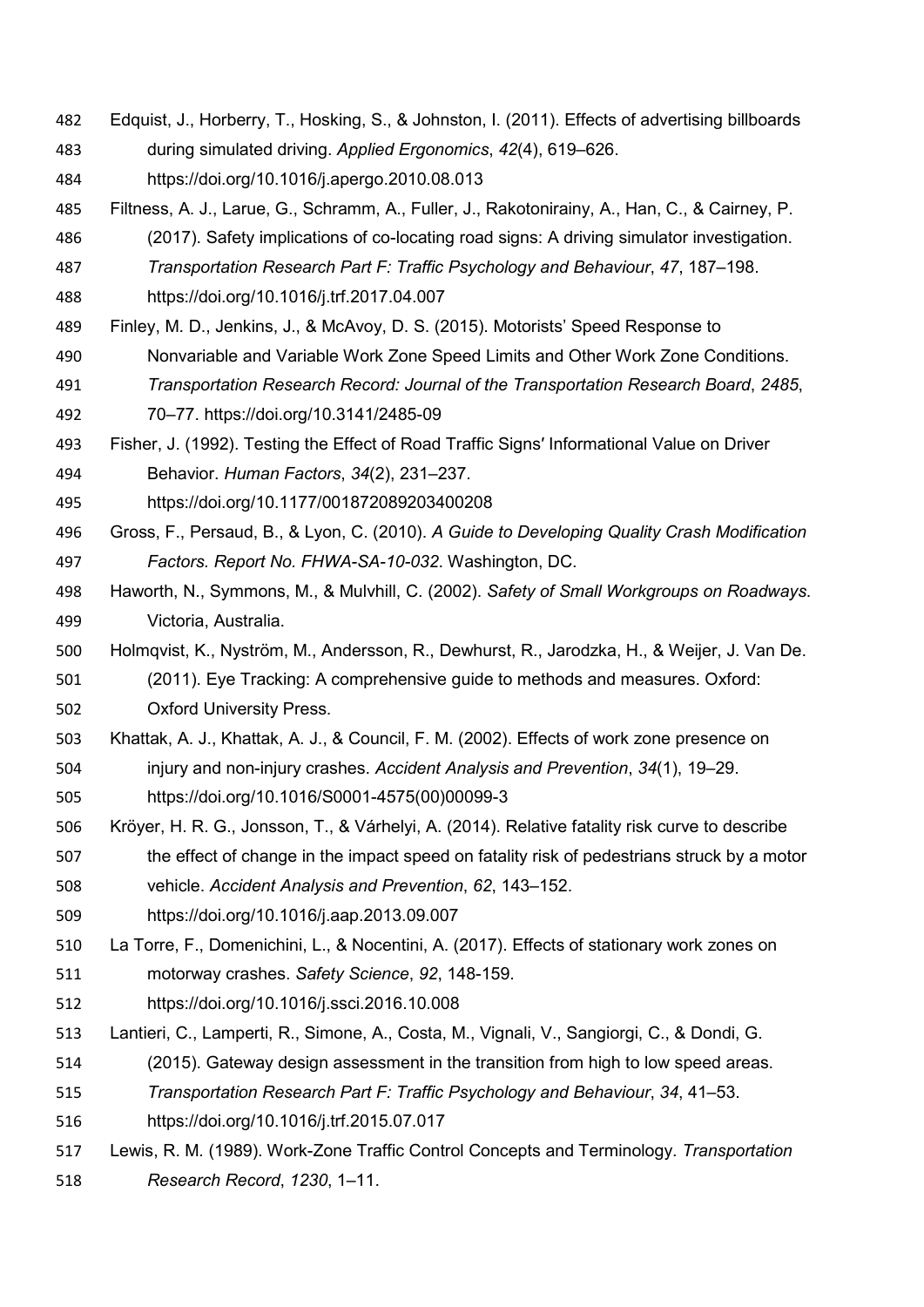- Liu, Y. C. (2005). A simulated study on the effects of information volume on traffic signs,
- viewing strategies and sign familiarity upon driver's visual search performance.
- *International Journal of Industrial Ergonomics*, *35*(12), 1147–1158.
- https://doi.org/10.1016/j.ergon.2005.06.009
- Mantuano, A., Bernardi, S., & Rupi, F. (2017). Cyclist gaze behavior in urban space: An eye-
- tracking experiment on the bicycle network of Bologna. *Case Studies on Transport Policy*, *5*(2), 408–416. https://doi.org/10.1016/j.cstp.2016.06.001
- Ministero delle Infrastrutture e dei Trasporti (2001). Norme Funzionali Geometriche per la Costruzione delle Strade.
- Osman, M., Paleti, R., & Mishra, S. (2018). Analysis of passenger-car crash injury severity in different work zone configurations. *Accident Analysis and Prevention*, *111*(2018), 161– 172. https://doi.org/10.1016/j.aap.2017.11.026
- Rahman, M. M., Strawderman, L., Garrison, T., Eakin, D., & Williams, C. C. (2017). Work
- zone sign design for increased driver compliance and worker safety. *Accident Analysis and Prevention*, *106*, 67–75. https://doi.org/10.1016/j.aap.2017.05.023
- Steinbakk, R. T., Ulleberg, P., Sagberg, F., & Fostervold, K. I. (2017). Analysing the influence of visible roadwork activity on drivers' speed choice at work zones using a video-based experiment. *Transportation Research Part F: Traffic Psychology and Behaviour*, *44*, 53– 62. https://doi.org/10.1016/j.trf.2016.10.003
- Summala, H., & Hietamaki, J. (1984). Drivers' immediate responses to traffic signs. *Ergonomics*, *27*(2), 205–216. https://doi.org/10.1080/00140138408963478
- Taylor, T., Pradhan, A. K., Divekar, G., Romoser, M., Muttart, J., Gomez, R., Pollatsek, A., &
- Fisher, D. L. (2013). The view from the road: The contribution of on-road glance-
- monitoring technologies to understanding driver behavior. *Accident Analysis and Prevention*, *58*, 175–186. https://doi.org/10.1016/j.aap.2013.02.008
- Topolšek, D., Areh, I., & Cvahte, T. (2016). Examination of driver detection of roadside traffic signs and advertisements using eye tracking. *Transportation Research Part F: Traffic*
- *Psychology and Behaviour*, *43*, 212–224. https://doi.org/10.1016/j.trf.2016.10.002
- Ullman, B. R., Trout, N. D., & Dudek, C. L. (2009). Use of Graphics and Symbols on Dynamic Message Signs: Technical Report, *7*(2).
- Ullman, G., & Brewer, M. (2014). Driver Perceptions of Traffic-Calming Versus Active
- Enforcement Efforts in Work Zones. *Transportation Research Record: Journal of the*
- *Transportation Research Board*, *2425*, 25–31. https://doi.org/10.3141/2425-04
- Vienna Convention. (1968). Protocol on road signs and signals. In *Journal of*
- *chromatographic science*,51. https://doi.org/10.1093/chromsci/bms220
- West, R., French, D., Kemp, R., & Elander, J. (1993). Direct observation of driving, self reports of driver behaviour, and accident involvement. *Ergonomics*, *36*(5), 557–567.